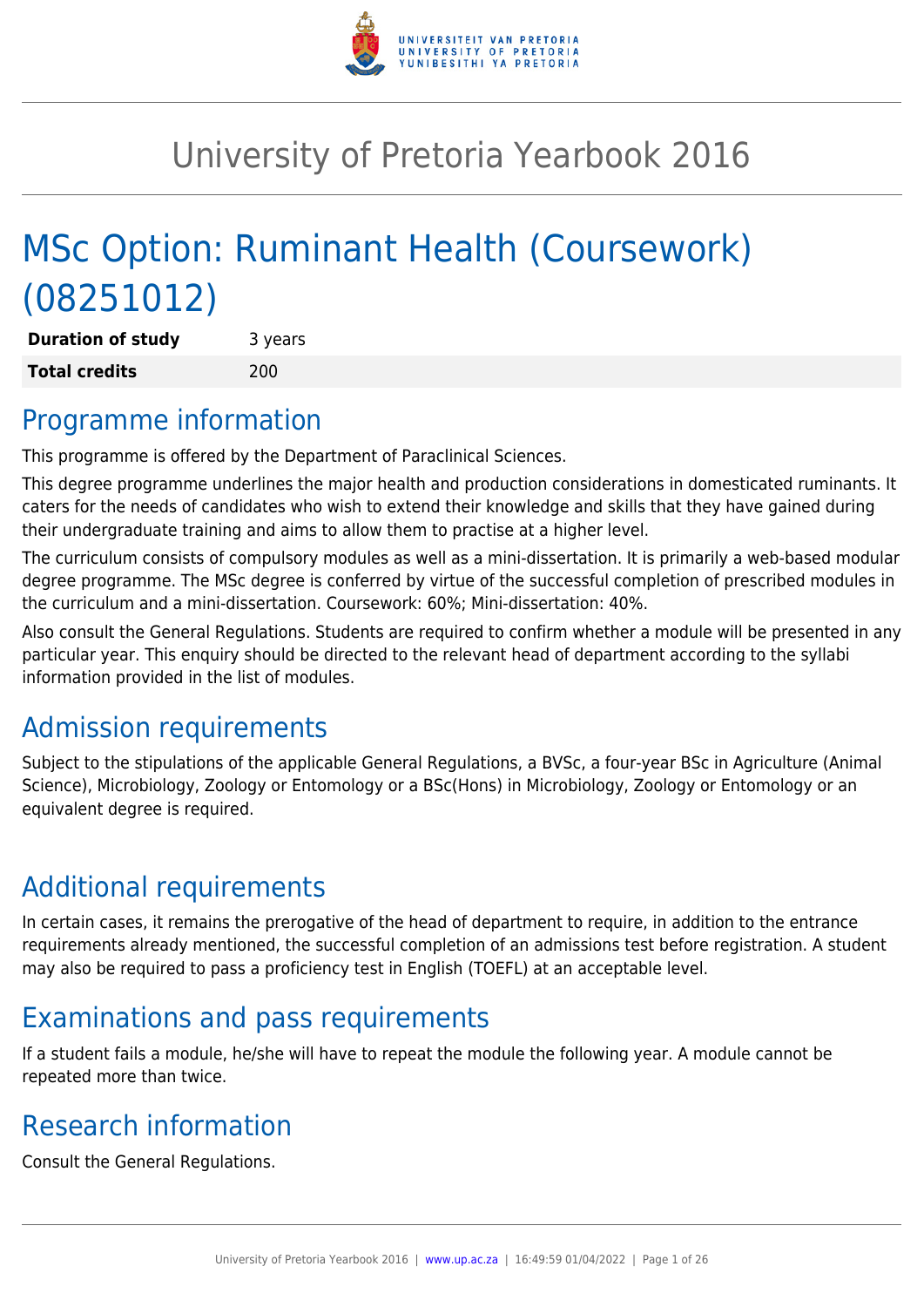

On an appropriate topic depending on the field of interest of the student, a research project of limited scope must be undertaken and written in the format of a mini-dissertation to fulfil the requirements of the MSc. The research topic is determined in consultation with the supervisor and head of department and the research project must be approved according to Faculty guidelines.

Before or together with the mini-dissertation, a student must submit at least one draft article for publication in an acknowledged and accredited journal. The draft article must be based on the research for the mini-dissertation and must be acceptable to the supervisor and meet subsidy requirements. Proof of submission of the article from the relevant journal editorial office must be submitted together with the final bound mini-dissertation.

## Pass with distinction

In order to obtain the degree with distinction, 75% in the mini-dissertation and a cumulative average of 75% in the core modules provided that a minimum pass mark of 60% in all the core modules are required.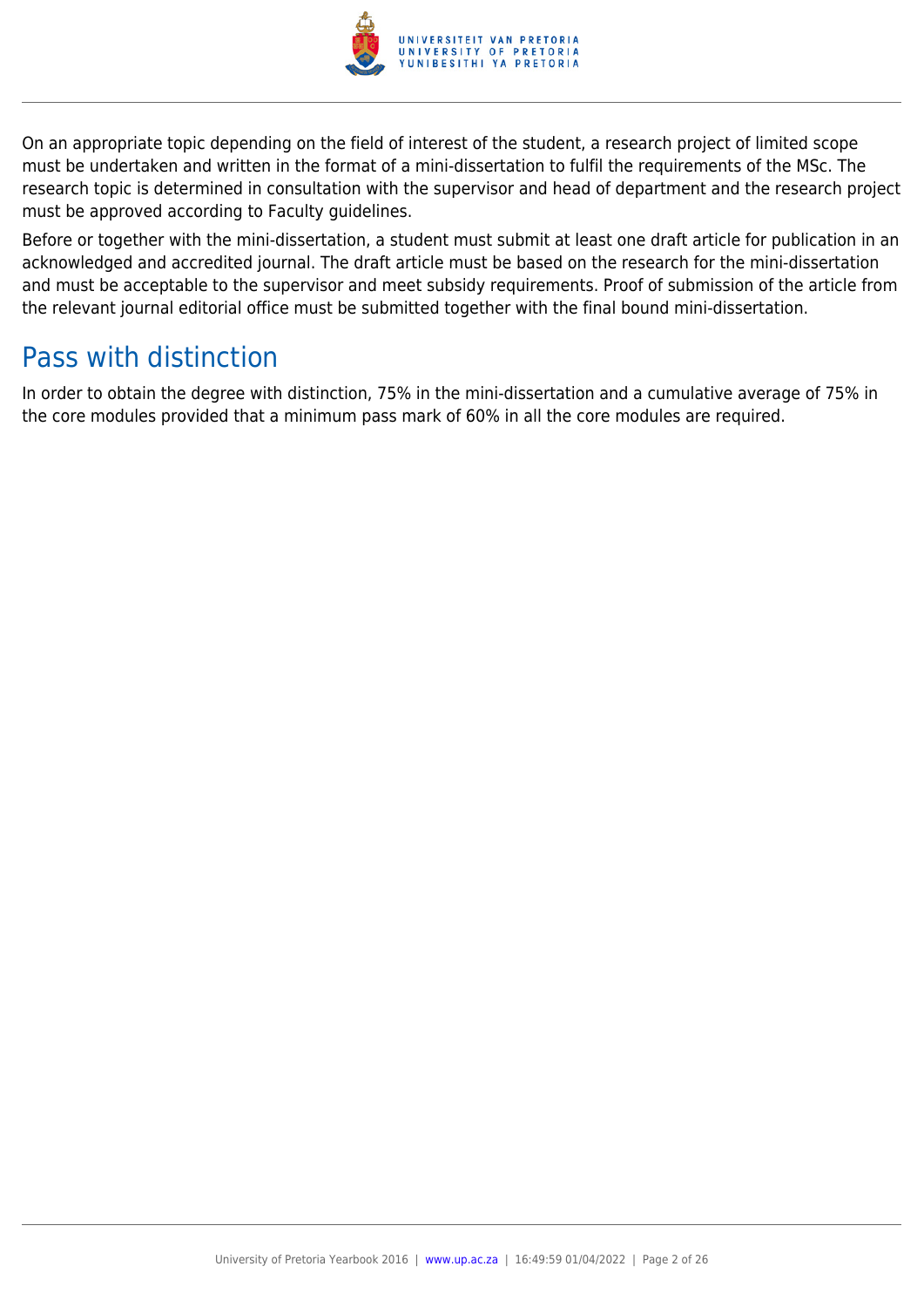

## Curriculum: Year 1

**Minimum credits: 189**

## **Fundamental modules**

## **Small stock health 801 (SSH 801)**

| <b>Module credits</b>         | 40.00                            |
|-------------------------------|----------------------------------|
| <b>Contact time</b>           | 1 discussion class per week      |
| <b>Language of tuition</b>    | English                          |
| <b>Academic organisation</b>  | <b>Production Animal Studies</b> |
| <b>Period of presentation</b> | Year                             |

#### **Module content**

The module content will be based on advanced theoretical training in small stock health with emphasis on principles of population health and production programmes, animal health economics, monitoring health and production. The module will enable students to integrate and apply knowledge so that health and production problems can be identified and solved on a flock basis and health status and production effectiveness of small stock flock can be raised from a holistic and cost effective viewpoint.

## **Bovine herd health 801 (BHH 801)**

| <b>Module credits</b>         | 40.00                                                                                                     |
|-------------------------------|-----------------------------------------------------------------------------------------------------------|
| <b>Prerequisites</b>          | A BVSc, a four year BSc in Agriculture (Animal Science), Microbiology, Zoology or<br>an equivalent degree |
| Language of tuition           | English                                                                                                   |
| <b>Academic organisation</b>  | <b>Production Animal Studies</b>                                                                          |
| <b>Period of presentation</b> | Year                                                                                                      |

#### **Module content**

The primary aim of this module is to provide the candidate with the skills and competence to promote the health and production efficiency of cattle operations (dairy, beef and feedlots). The module will enable students to integrate and apply knowledge so that health and production can be monitored and problems can be identified and solved on a herd basis. The module content will be based on advanced theoretical training in bovine herd health with emphasis on principles of herd health and production programmes, animal health economics, monitoring dairy herd health and production (applied nutrition, fertility, udder health, foot health, general cow health, calves and replacement heifers), monitoring the health and performance of beef cow calf enterprises (resource base, forage and beef cow-calf stock flow, applied nutrition, fertility, young stock, integrated resource, health and management program), and beef feedlots

## **Core modules**

#### **Ruminant health 801 (RUM 801)**

**Module credits** 40.00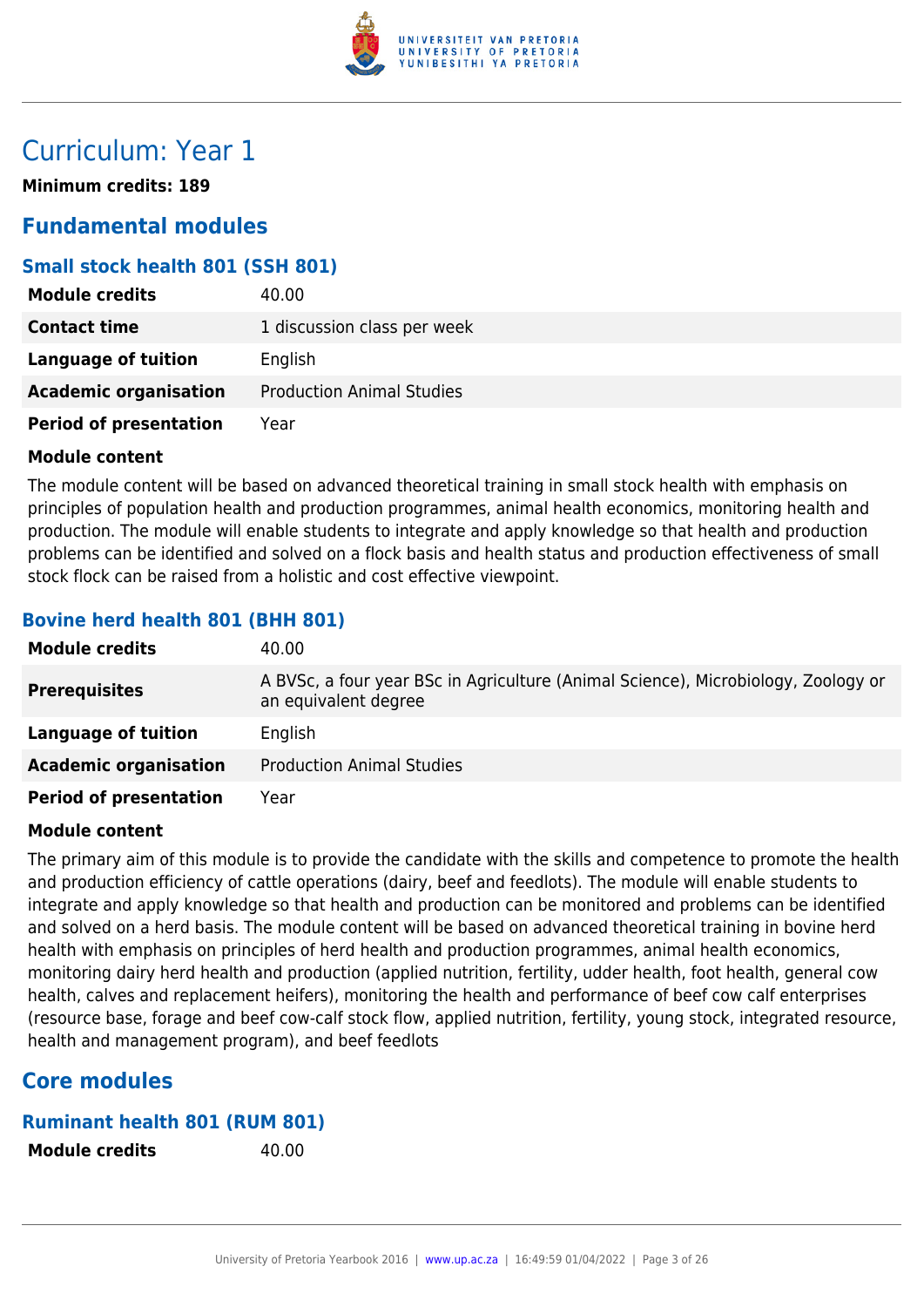

| <b>Prerequisites</b>          | A BVSc, a four year BSc in Agriculture (Animal Science), Microbiology, Zoology or<br>an equivalent degree |
|-------------------------------|-----------------------------------------------------------------------------------------------------------|
| <b>Contact time</b>           | 1 seminar per week, 1 discussion class per week                                                           |
| Language of tuition           | English                                                                                                   |
| <b>Academic organisation</b>  | <b>Production Animal Studies</b>                                                                          |
| <b>Period of presentation</b> | Year                                                                                                      |

Advanced theoretical training in ruminant health with emphasis on the pathophysiology, diagnosis, treatment and control of non-infectious diseases, specifically applicable to conditions of the gastro-intestinal tract, liver, production diseases, cardiovascular system, respiratory system, nervous system, musculo-skeletal system, skin and appendages.

#### **Mini-dissertation: Ruminant health 890 (RUM 890)**

| <b>Module credits</b>         | 90.00                                                                                                     |
|-------------------------------|-----------------------------------------------------------------------------------------------------------|
| <b>Prerequisites</b>          | A BVSc, a four year BSc in Agriculture (Animal Science), Microbiology, Zoology or<br>an equivalent degree |
| <b>Contact time</b>           | 20 Contact sessions                                                                                       |
| <b>Language of tuition</b>    | English                                                                                                   |
| <b>Academic organisation</b>  | <b>Production Animal Studies</b>                                                                          |
| <b>Period of presentation</b> | Year                                                                                                      |
| <b>Module content</b>         |                                                                                                           |
|                               |                                                                                                           |

Mini-dissertation

## **Research methodology 812 (VRM 812)**

| <b>Module credits</b>         | 9.00                      |
|-------------------------------|---------------------------|
| Language of tuition           | English                   |
| <b>Academic organisation</b>  | Vet Sc Dean's Office      |
| <b>Period of presentation</b> | Semester 1 and Semester 2 |

#### **Module content**

A web-based introductory module in research methodology that includes planning and undertaking a research project or clinical trial, collecting and analysing data, scientific writing, and enabling preparation and presenting of a research protocol.

## **Elective modules**

#### **Pathology: Wildlife 806 (PAT 806)**

| <b>Module credits</b> | 28.00             |
|-----------------------|-------------------|
| <b>Prerequisites</b>  | No prerequisites. |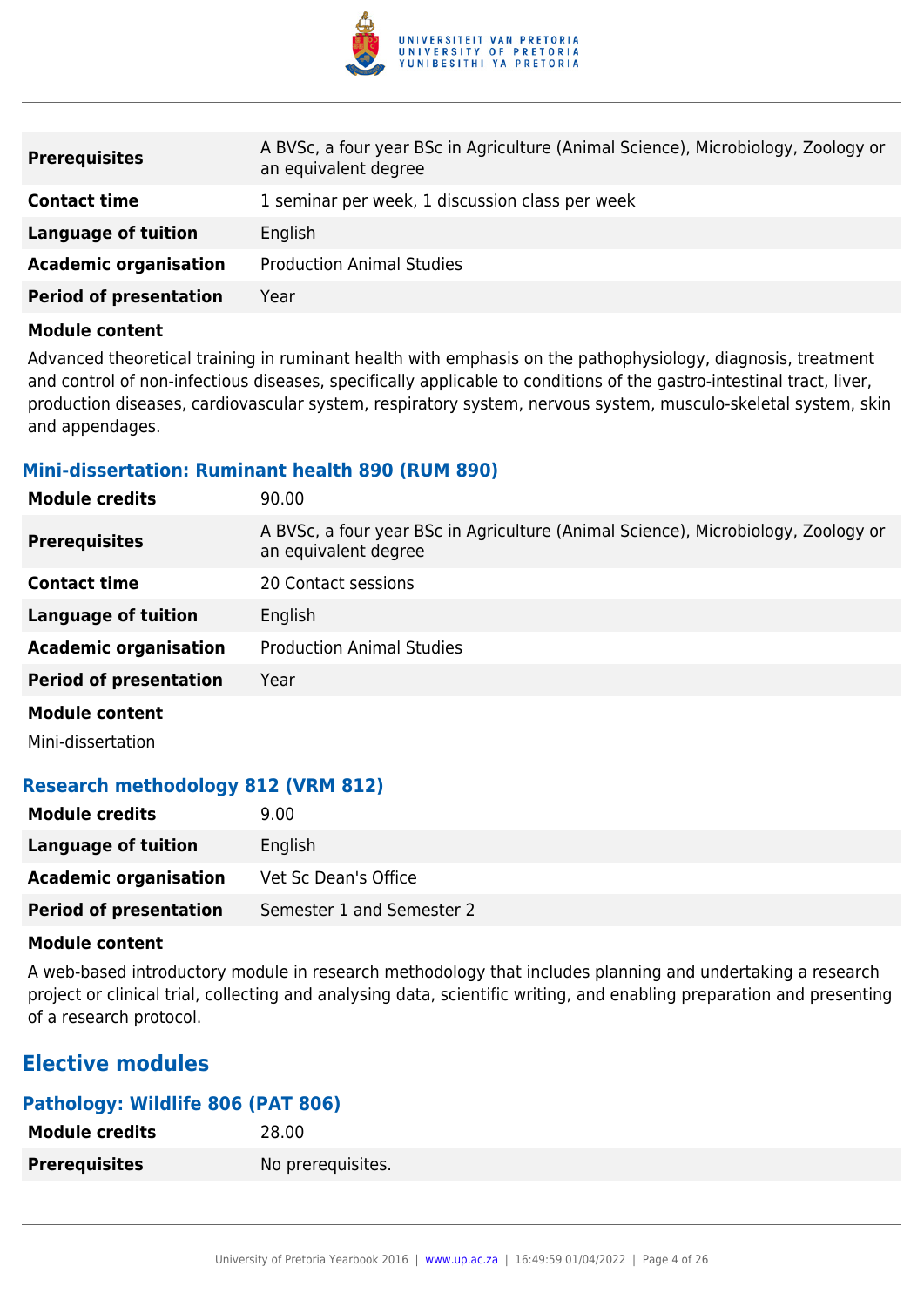

| <b>Language of tuition</b>    | English                      |
|-------------------------------|------------------------------|
| <b>Academic organisation</b>  | <b>Paraclinical Sciences</b> |
| <b>Period of presentation</b> | Year                         |

The emphasis of the module is on practical diagnostic pathology (including forensic pathology) and its outcomes will enable a veterinarian to investigate disease and the cause of death in wildlife. The approach will emphasise the following: After conducting a necropsy, a diagnosis is finalised by also considering the results of other diagnostic tests and ancillary data; when it is not possible to make a final diagnosis, the formulation of a list of differential diagnoses and a strategy to resolve the problem; compiling interim and final report(s) that are scientifically sound, presentable to a court of law and reflect a degree of professionalism that is commensurate with a professional person. The theoretical component includes selected information dealing with incidental findings and 'non-lesions', species-specific infectious diseases, and non-infectious diseases.

#### **Necropsy technique and interpretation 807 (PAT 807)**

| <b>Module credits</b>         | 28.00                        |
|-------------------------------|------------------------------|
| <b>Prerequisites</b>          | No prerequisites.            |
| Language of tuition           | English                      |
| <b>Academic organisation</b>  | <b>Paraclinical Sciences</b> |
| <b>Period of presentation</b> | Year                         |
| <b>Module content</b>         |                              |

An advanced module in necropsy techniques, interpretation and specimen collection.

## **Ophthalmological pathology 808 (PAT 808)**

| <b>Module credits</b>         | 20.00                        |
|-------------------------------|------------------------------|
| <b>Prerequisites</b>          | No prerequisites.            |
| Language of tuition           | English                      |
| <b>Academic organisation</b>  | <b>Paraclinical Sciences</b> |
| <b>Period of presentation</b> | Year                         |

#### **Module content**

Macroscopic and microscopic pathology of the diseases of the eyes of domestic animals.

## **Selected infectious diseases: Pigs 815 (SID 815)**

| <b>Module credits</b>         | 15.00                               |
|-------------------------------|-------------------------------------|
| <b>Prerequisites</b>          | No prerequisites.                   |
| Language of tuition           | English                             |
| <b>Academic organisation</b>  | <b>Veterinary Tropical Diseases</b> |
| <b>Period of presentation</b> | Semester 2                          |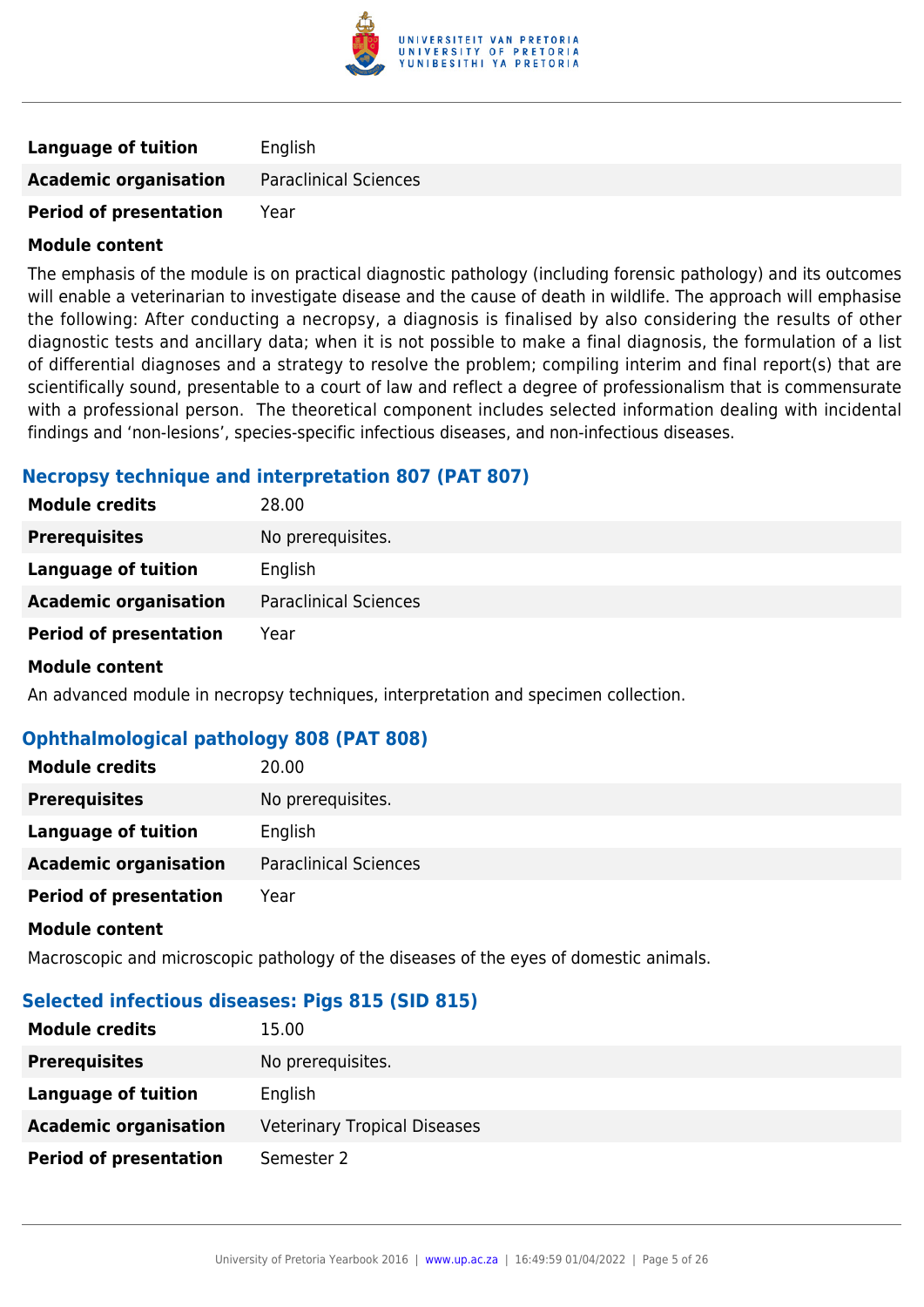

A theoretical study of the epidemiology, diagnosis and control/eradication of important infectious diseases of pigs.

## **Veterinary industrial pharmacology 800 (VIP 800)**

| <b>Module credits</b>         | 50.00                        |
|-------------------------------|------------------------------|
| <b>Prerequisites</b>          | No prerequisites.            |
| Language of tuition           | English                      |
| <b>Academic organisation</b>  | <b>Paraclinical Sciences</b> |
| <b>Period of presentation</b> | Year                         |

#### **Module content**

Veterinary pharmaceutical discovery and development.

Non-clinical safety and preclinical toxicology. Clinical safety and efficacy evaluation. Good laboratory and clinical practices. Drug statutory and application requirement. Drug application submission. Regulatory procedures, evaluation and veterinary drug control. Drug residue risk assessment. Product planning, production management and quality assurance. Drug marketing, pricing and promotion. Technical services, training, extension, product support and complaint investigation.

## **Veterinary public health: Meat hygiene 881 (VPH 881)**

| <b>Module credits</b>         | 40.00                        |
|-------------------------------|------------------------------|
| <b>Prerequisites</b>          | No prerequisites.            |
| <b>Contact time</b>           | 10 practicals per week       |
| <b>Language of tuition</b>    | English                      |
| <b>Academic organisation</b>  | <b>Paraclinical Sciences</b> |
| <b>Period of presentation</b> | Year                         |

#### **Module content**

A coherent and critical understanding and application of the theory and research methodologies and techniques relevant to all aspects of red meat hygiene relating to prevention and control of zoonoses and other diseases transmitted by meat, welfare of livestock, pre-harvesting, harvesting and post-harvesting aspects of red meat production, practical application of HACCP relating to the specific activities, prevention and control of chemical residues in meat, including veterinary drug residues and appropriate national and international legislation. An understanding of how these relate to applied research relevant to industry or public health (including the ability to select and apply research methods effectively). Ability must be shown to rigorously critique and evaluate current research and participate in scholarly debates in this area of specialisation. Ability must be demonstrated to relate theory to practice and vice versa and to think epistemologically.

## **Veterinary public health: Poultry food hygiene 882 (VPH 882)**

| <b>Module credits</b> | 40.00             |
|-----------------------|-------------------|
| <b>Prerequisites</b>  | No prerequisites. |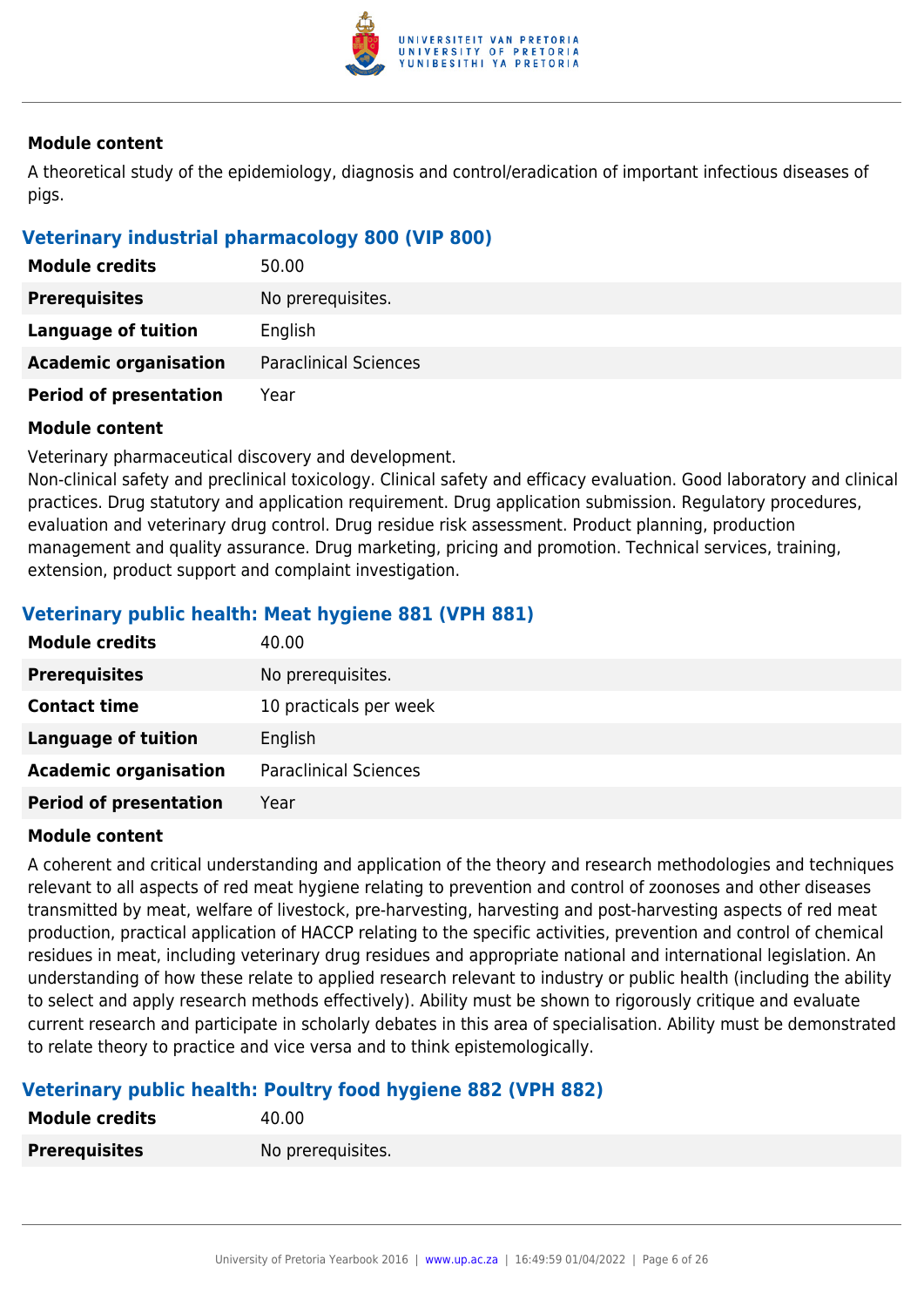

| <b>Contact time</b>           | 10 practicals per week       |
|-------------------------------|------------------------------|
| Language of tuition           | English                      |
| <b>Academic organisation</b>  | <b>Paraclinical Sciences</b> |
| <b>Period of presentation</b> | Year                         |

A coherent and critical understanding and application of the theory and research methodologies and techniques relevant to all aspects of poultry hygiene relating to prevention and control of zoonoses and other diseases transmitted by meat, eggs or other poultry products, welfare of poultry, pre-harvesting, harvesting and postharvesting aspects of poultry meat or egg production, practical application of HACCP relating to the specific activities, prevention and control of chemical residues, including veterinary drug residues and appropriate national and international legislation. An understanding of how these relate to applied research relevant to industry or public health (including the ability to select and apply research methods effectively). Ability must be shown to rigorously critique and evaluate current research and participate in scholarly debates in this area of specialisation. Ability must be demonstrated to relate theory to practice and vice versa and to think epistemologically.

## **Veterinary public health: Veterinary milk hygiene 883 (VPH 883)**

| <b>Module credits</b>         | 40.00                        |
|-------------------------------|------------------------------|
| <b>Prerequisites</b>          | No prerequisites.            |
| <b>Contact time</b>           | 10 practicals per week       |
| <b>Language of tuition</b>    | English                      |
| <b>Academic organisation</b>  | <b>Paraclinical Sciences</b> |
| <b>Period of presentation</b> | Year                         |
|                               |                              |

#### **Module content**

A coherent and critical understanding and application of the theory and research methodologies and techniques relevant to all aspects of milk hygiene relating to prevention and control of zoonoses and other diseases transmitted by milk, or other dairy products, welfare of livestock, pre-harvesting, harvesting and post-harvesting aspects of milk production or dairy products, practical application of HACCP relating to the specific activities, prevention and control of chemical residues, including veterinary drug residues and appropriate national and international legislation. An understanding of how these relate to applied research relevant to industry or public health (including the ability to select and apply research methods effectively). Ability must be shown to rigorously critique and evaluate current research and participate in scholarly debates in this area of specialisation. Ability must be demonstrated to relate theory to practice and vice versa and to think epistemologically.

## **Veterinary public health: Environmental health and biosecurity 884 (VPH 884)**

| <b>Module credits</b> | 40.00                  |
|-----------------------|------------------------|
| <b>Prerequisites</b>  | No prerequisites.      |
| <b>Contact time</b>   | 10 practicals per week |
| Language of tuition   | English                |
|                       |                        |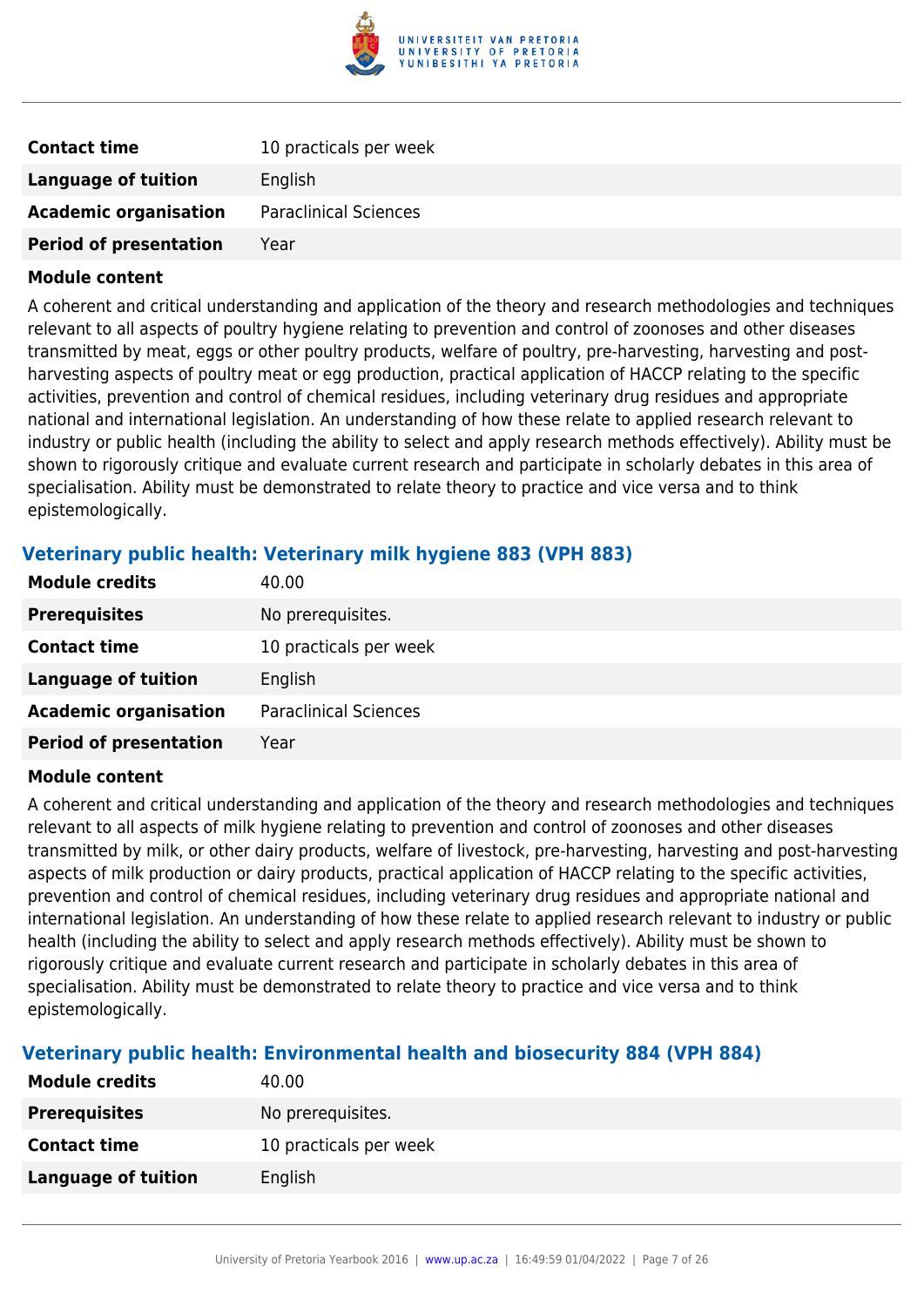

## **Academic organisation** Paraclinical Sciences

#### **Period of presentation** Year

#### **Module content**

A coherent and critical understanding and application of the theory and research methodologies and techniques relevant to control of zoonoses of environmental origin, biosecurity relating to food of animal origin and management of disasters and emergencies involving animals and animal products, safe collection and disposal of animal carcases, condemned meat or other animal products and animal wastes. The prevention, control and impact assessment of pollution by livestock production or industries, population control of animals in rural and urban environments to prevent zoonoses, occupational health of veterinary staff, management of the veterinary public health aspects of disasters and emergencies, evaluation of human-animal interactions and their impact on human health including animal facilitated therapy. An understanding of appropriate national and international legislation and how these relate to industry or public health (including ability to select and apply research methods effectively). Ability must be shown to rigorously critique and evaluate current research and participate in scholarly debates in this area of specialisation. Ability must be demonstrated to relate theory to practice and vice versa and to think epistemologically.

## **Advanced fundamentals of pharmacology 876 (FAK 876)**

| <b>Module credits</b>         | 30.00                        |
|-------------------------------|------------------------------|
| <b>Prerequisites</b>          | No prerequisites.            |
| Language of tuition           | English                      |
| <b>Academic organisation</b>  | <b>Paraclinical Sciences</b> |
| <b>Period of presentation</b> | Year                         |

#### **Module content**

Scope and historical development of veterinary pharmacology. Veterinary pharmaceutics and formulation theory. Pharmacokinetic theory, pharmacokinetic analysis and modelling. Bioequivalence theory and evaluation. Physicochemical and molecular basis of drug action. Dose response and calculation of dose response parameters. Pharmacological modulation of organ and body functions. Molecular basis of action and pharmacological effects of chemotherapeutic agents. Adverse drug reactions, interactions and pharmacovigilance. Comparative species pharmacology, pharmacogenomics and pharmacogenetics. Background on complementary medicines.

Fundamentals of pharmacological research.

#### **Clinical pharmacology 877 (FAK 877)**

| <b>Module credits</b> | 30.00              |
|-----------------------|--------------------|
| <b>Prerequisites</b>  | No prerequisites.  |
| <b>Contact time</b>   | 1 lecture per week |
| Language of tuition   | English            |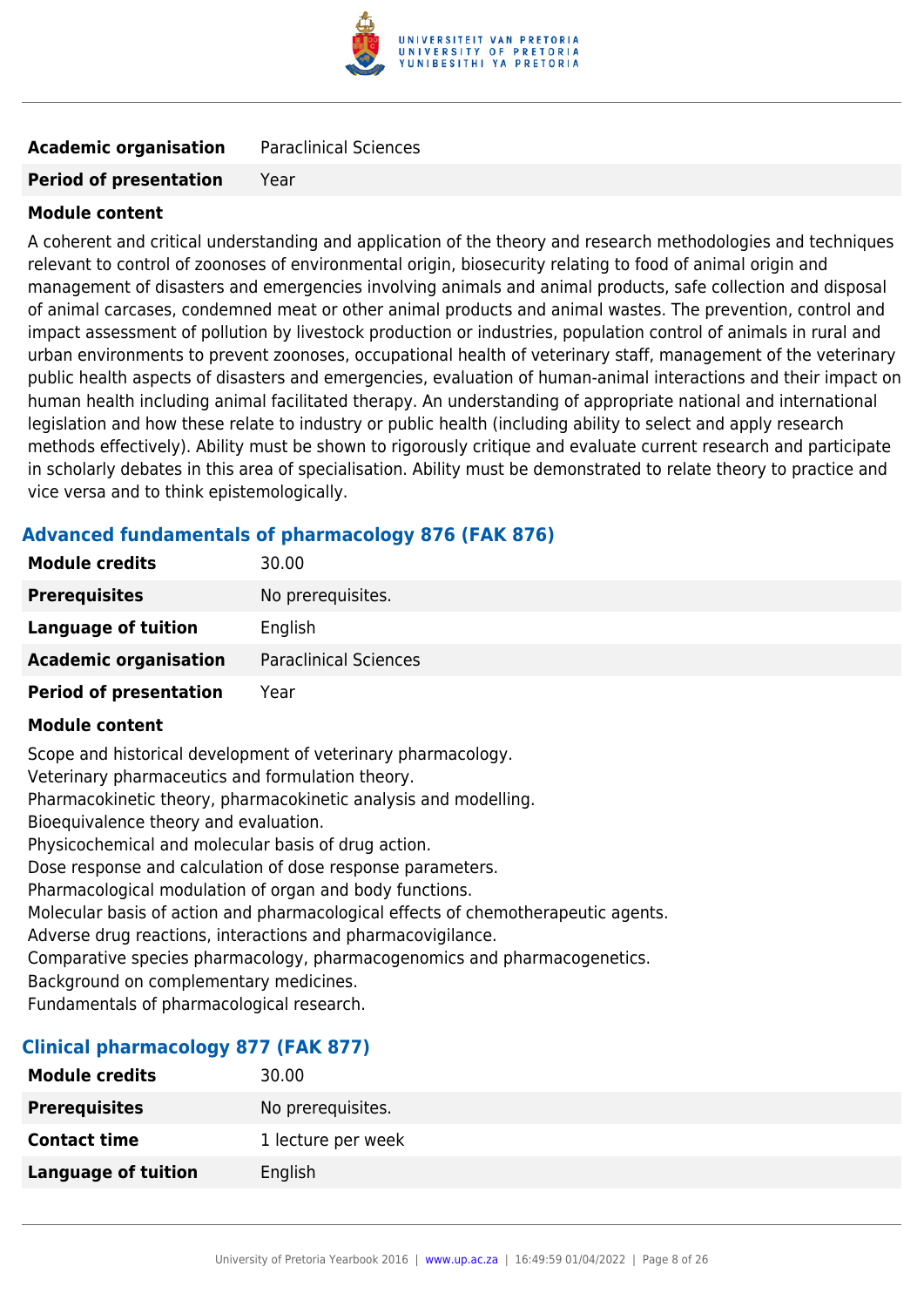

| <b>Academic organisation</b> | <b>Paraclinical Sciences</b> |
|------------------------------|------------------------------|
|                              |                              |

**Period of presentation** Year

#### **Module content**

Advanced veterinary pharmacology including pharmaceutics, pharmacokinetics, pharmacotherapeutics and pharmacodynamics. Clinical pharmacology relevant to selected domesticated, exotic and wildlife species in the area of specialization (capita selecta), including species-specific therapeutic objectives and rational pharmacotherapy; specialised drug therapy pertaining to relevant species and/or organ systems; drug use control and adverse drug reactions.

#### **Basic veterinary epidemiology 851 (EPL 851)**

| <b>Module credits</b>         | 10.00                                                                                                                                                  |
|-------------------------------|--------------------------------------------------------------------------------------------------------------------------------------------------------|
| <b>Prerequisites</b>          | A BVSc or equivalent qualification. Non-veterinary graduates will be considered<br>under exceptional circumstances. Recommended: Grade 12 Mathematics. |
| <b>Contact time</b>           | 1 other contact session per week, 1 web-based period per week                                                                                          |
| <b>Language of tuition</b>    | English                                                                                                                                                |
| <b>Academic organisation</b>  | <b>Production Animal Studies</b>                                                                                                                       |
| <b>Period of presentation</b> | Semester 1                                                                                                                                             |
|                               |                                                                                                                                                        |

#### **Module content**

An introductory module in veterinary epidemiology designed to provide a sound foundation in epidemiology that can be applied in practice and upon which further studies can be built. The module covers aspects of population medicine, disease outbreak investigation, clinical epidemiology, experimental studies, observational studies, surveys, basic analytical tools and diagnostic tests

## **Biostatistics in veterinary science 852 (EPL 852)**

| <b>Module credits</b>         | 20.00                                                      |
|-------------------------------|------------------------------------------------------------|
| <b>Prerequisites</b>          | BVSc or equivalent qualification and Grade 12 Mathematics. |
| <b>Contact time</b>           | 2 seminars per week                                        |
| <b>Language of tuition</b>    | English                                                    |
| <b>Academic organisation</b>  | <b>Production Animal Studies</b>                           |
| <b>Period of presentation</b> | Semester 1                                                 |

#### **Module content**

This module provides the student with a foundation in basic statistical methods commonly used by postgraduate students in veterinary science. It covers statistical building blocks, confidence intervals, hypothesis testing, chisquare procedures, regression and correlation, paired and pooled t-tests, analysis of variance and nonparametric tests.

## **Analytical veterinary epidemiology 853 (EPL 853)**

| <b>Module credits</b> | 20.00               |
|-----------------------|---------------------|
| <b>Prerequisites</b>  | EPL 851 and EPL 852 |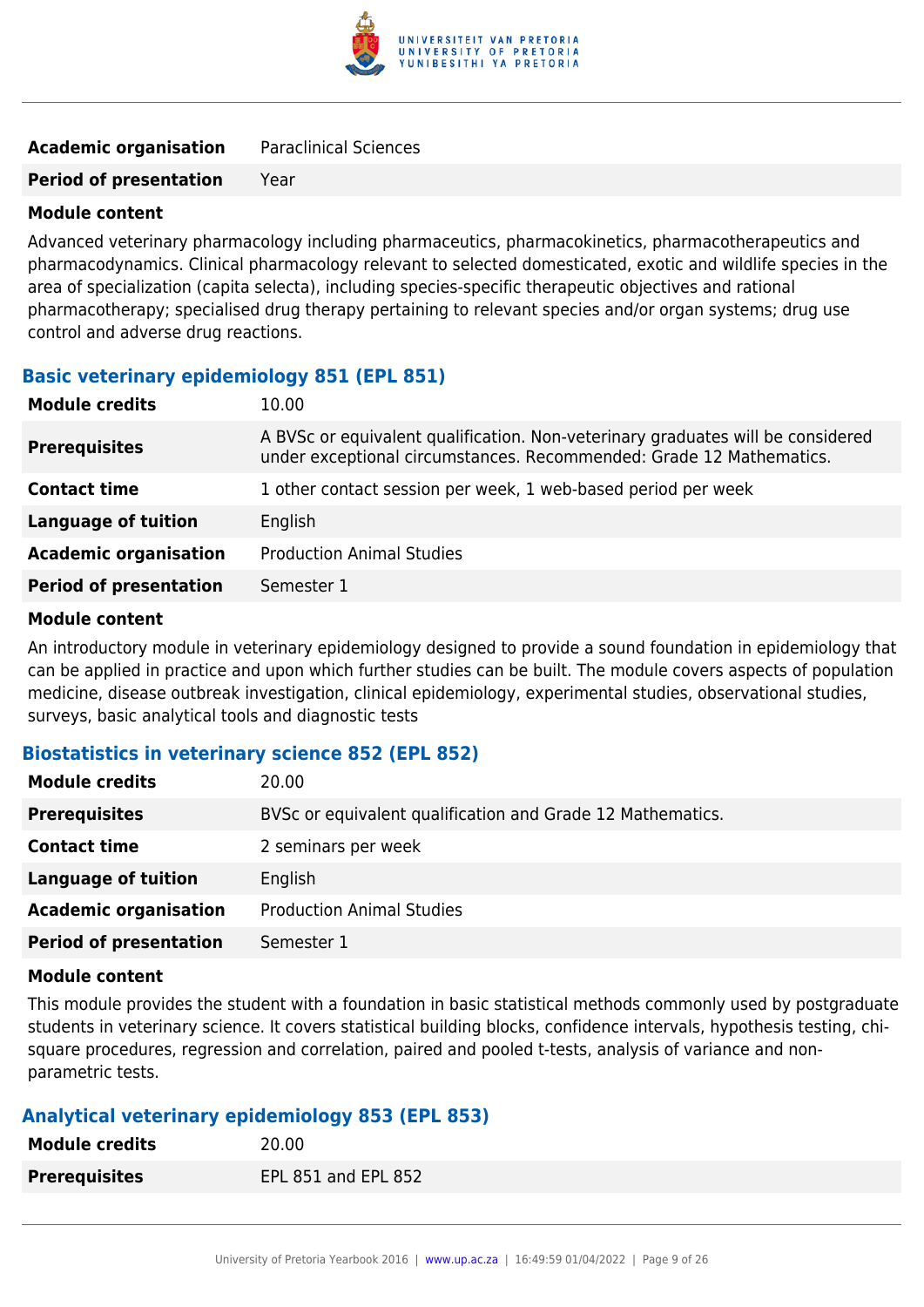

| <b>Contact time</b>           | 2 seminars per week              |
|-------------------------------|----------------------------------|
| <b>Language of tuition</b>    | English                          |
| <b>Academic organisation</b>  | <b>Production Animal Studies</b> |
| <b>Period of presentation</b> | Semester 2                       |

This module provides the student with further knowledge and skills in veterinary epidemiology and an introduction to certain more advanced statistical methods commonly used in veterinary science, including adjustment for confounding, multiple linear regression, logistic regression and survival analysis, and will provide the basis for further studies and research involving these techniques.

## **Animal health information management 855 (EPL 855)**

| <b>Module credits</b>         | 5.00                             |
|-------------------------------|----------------------------------|
| <b>Prerequisites</b>          | No prerequisites.                |
| <b>Contact time</b>           | 1 web-based period per week      |
| <b>Language of tuition</b>    | English                          |
| <b>Academic organisation</b>  | <b>Production Animal Studies</b> |
| <b>Period of presentation</b> | Semester 1 or Semester 2         |
|                               |                                  |

#### **Module content**

This module covers the principles and practice of the collection, entry, storage, management and processing of animal health-related data. It provides the knowledge necessary to be able to effectively work with data in veterinary epidemiology and animal health research.

## **Scientific reasoning in veterinary epidemiology 856 (EPL 856)**

| <b>Module credits</b>         | 5.00                             |
|-------------------------------|----------------------------------|
| <b>Prerequisites</b>          | No prerequisites.                |
| <b>Contact time</b>           | 1 web-based period per week      |
| <b>Language of tuition</b>    | English                          |
| <b>Academic organisation</b>  | <b>Production Animal Studies</b> |
| <b>Period of presentation</b> | Year                             |

#### **Module content**

This module covers, using practical examples, the processes of scientific reasoning and critical thinking applicable to veterinary epidemiology, and equips the student to use clear lines of reasoning in developing and testing hypotheses and making inferences, and to be able to critically evaluate information presented in the literature.

## **Reproductive physiology 801 (GSK 801)**

| <b>Module credits</b> | 20.00             |
|-----------------------|-------------------|
| <b>Prerequisites</b>  | No prerequisites. |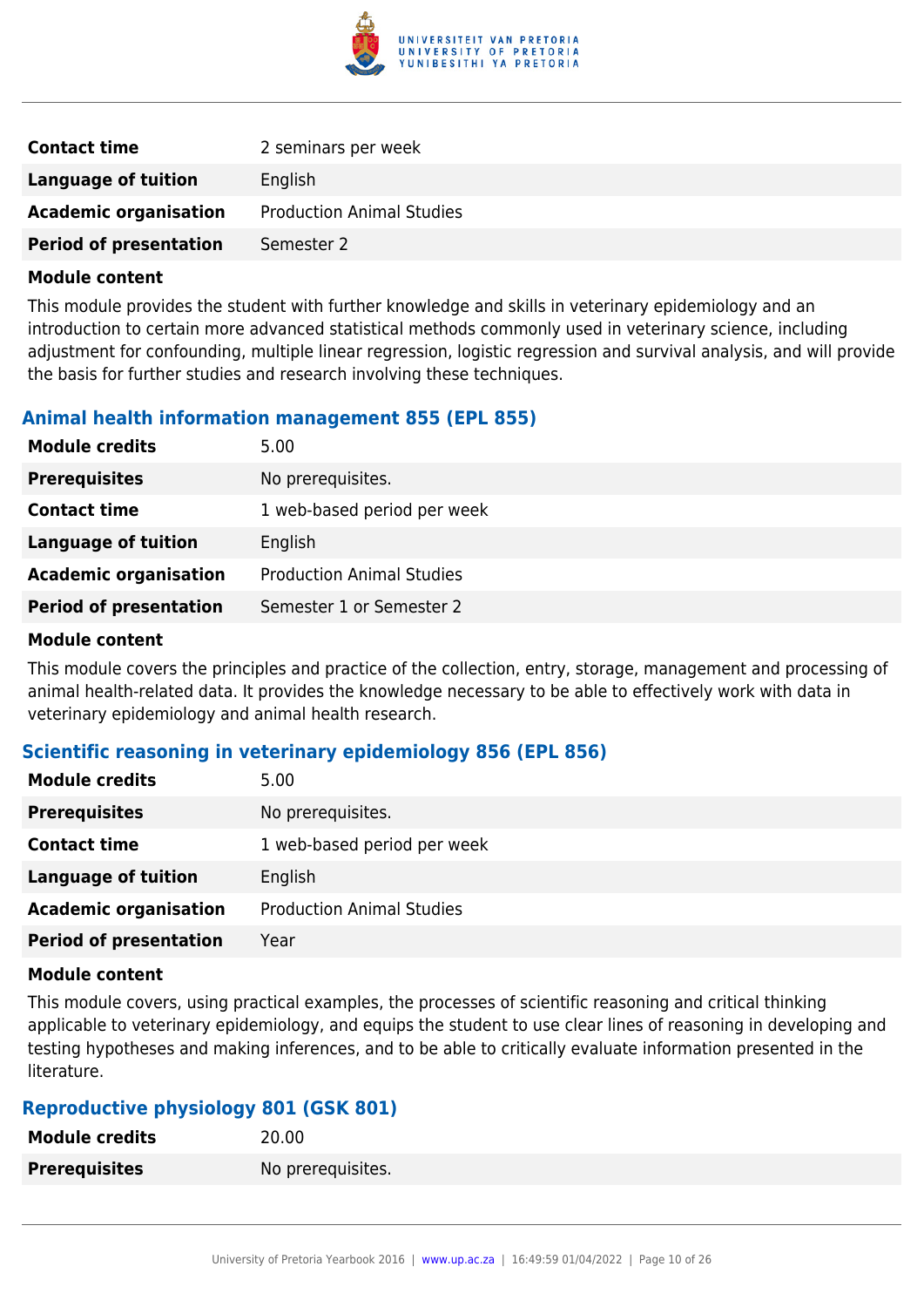

| <b>Contact time</b>           | 30 contact hours per semester    |
|-------------------------------|----------------------------------|
| Language of tuition           | English                          |
| <b>Academic organisation</b>  | <b>Production Animal Studies</b> |
| <b>Period of presentation</b> | Quarter 1                        |

This module will provide advanced theoretical study in and critical appraisal of the principles, concepts, current application and potential developments in selected aspects of reproductive physiology of animals.

## **Assisted reproduction 802 (GSK 802)**

| <b>Module credits</b>         | 30.00                            |
|-------------------------------|----------------------------------|
| <b>Prerequisites</b>          | No prerequisites.                |
| Language of tuition           | English                          |
| <b>Academic organisation</b>  | <b>Production Animal Studies</b> |
| <b>Period of presentation</b> | Quarter 2                        |

#### **Module content**

This module will provide advanced theoretical study in and critical appraisal of the principles, concepts, current applications and potential developments in selected aspects of assisted reproduction in animals.

## **Female infertility 803 (GSK 803)**

| <b>Module credits</b>         | 20.00                            |
|-------------------------------|----------------------------------|
| <b>Prerequisites</b>          | No prerequisites.                |
| Language of tuition           | English                          |
| <b>Academic organisation</b>  | <b>Production Animal Studies</b> |
| <b>Period of presentation</b> | Quarter 3                        |

#### **Module content**

This module will provide advanced theoretical study in and critical appraisal of the principles, concepts, current applications and potential developments pertaining to selected aspects of infertility in female animals.

## **Male breeding soundness and andrology 804 (GSK 804)**

| <b>Module credits</b>         | 20.00                            |
|-------------------------------|----------------------------------|
| <b>Prerequisites</b>          | No prerequisites.                |
| Language of tuition           | English                          |
| <b>Academic organisation</b>  | <b>Production Animal Studies</b> |
| <b>Period of presentation</b> | Quarter 4                        |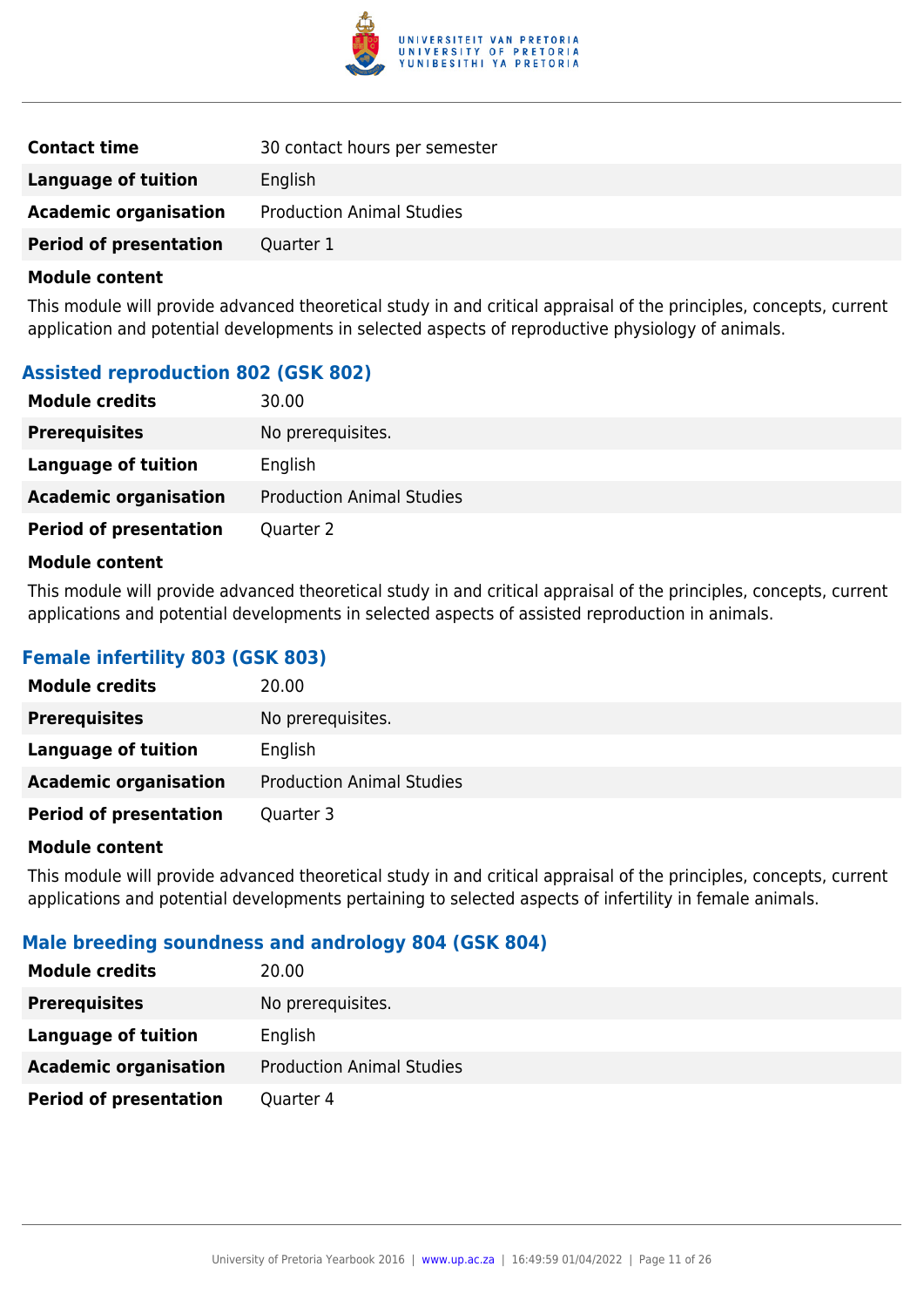

This module will provide advanced theoretical study in and critical appraisal of the principles, concepts, current applications and potential developments pertaining to selected aspects of breeding soundness and andrology in male animals.

## **Reproduction: Capita selecta 805 (GSK 805)**

| <b>Module credits</b>         | 20.00                                        |  |
|-------------------------------|----------------------------------------------|--|
| <b>Prerequisites</b>          | No prerequisites.                            |  |
| <b>Contact time</b>           | 5 Seminars per week over a period of 4 weeks |  |
| Language of tuition           | English                                      |  |
| <b>Academic organisation</b>  | <b>Production Animal Studies</b>             |  |
| <b>Period of presentation</b> | Year                                         |  |

### **Module content**

This module will provide advanced theoretical study in and critical appraisal of the principles, concepts, current applications and potential developments pertaining to selected aspects of reproduction in animals. This module includes selected aspects from two or more of the modules GSK 801 to GSK 804. The purpose of this module is to provide Masters degree students doing a course other than the MSc Option: Veterinary Reproduction or the MMedVet (Gyn) the opportunity to do an elective module in a limited selection of aspects of reproduction. Students planning to do the GSK 805 module must discuss their studies with the coordinators of moduless GSK 801 to GSK 804 before registering for the module to allow those coordinators to prescribe to the student which of the modules the student should participate in, what aspects of the relevant modules the student should study, and when those modules will be presented. Depending on which of the GSK 801 to GSK 804 modules the student should do selected aspects of the GSK 805 Reproduction capita selecta module may run over one or two calender years.

## **Small stock health 801 (SSH 801)**

| <b>Module credits</b>         | 40.00                            |
|-------------------------------|----------------------------------|
| <b>Contact time</b>           | 1 discussion class per week      |
| Language of tuition           | English                          |
| <b>Academic organisation</b>  | <b>Production Animal Studies</b> |
| <b>Period of presentation</b> | Year                             |

#### **Module content**

The module content will be based on advanced theoretical training in small stock health with emphasis on principles of population health and production programmes, animal health economics, monitoring health and production. The module will enable students to integrate and apply knowledge so that health and production problems can be identified and solved on a flock basis and health status and production effectiveness of small stock flock can be raised from a holistic and cost effective viewpoint.

#### **Ruminant health 801 (RUM 801)**

**Module credits** 40.00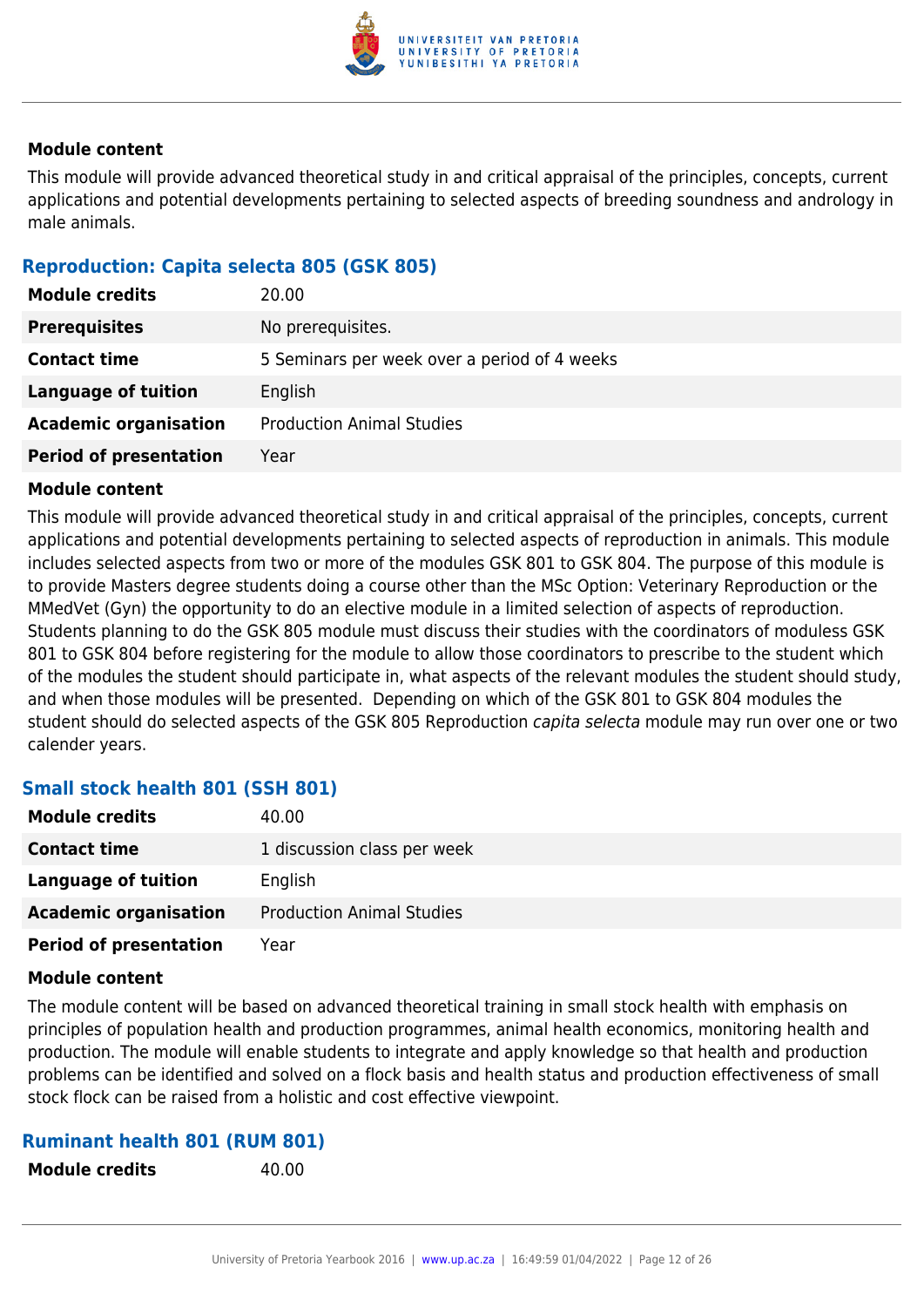

| <b>Prerequisites</b>          | A BVSc, a four year BSc in Agriculture (Animal Science), Microbiology, Zoology or<br>an equivalent degree |  |
|-------------------------------|-----------------------------------------------------------------------------------------------------------|--|
| <b>Contact time</b>           | 1 seminar per week, 1 discussion class per week                                                           |  |
| Language of tuition           | English                                                                                                   |  |
| <b>Academic organisation</b>  | <b>Production Animal Studies</b>                                                                          |  |
| <b>Period of presentation</b> | Year                                                                                                      |  |

Advanced theoretical training in ruminant health with emphasis on the pathophysiology, diagnosis, treatment and control of non-infectious diseases, specifically applicable to conditions of the gastro-intestinal tract, liver, production diseases, cardiovascular system, respiratory system, nervous system, musculo-skeletal system, skin and appendages.

### **Bovine herd health 801 (BHH 801)**

| <b>Module credits</b>         | 40.00                                                                                                     |  |
|-------------------------------|-----------------------------------------------------------------------------------------------------------|--|
| <b>Prerequisites</b>          | A BVSc, a four year BSc in Agriculture (Animal Science), Microbiology, Zoology or<br>an equivalent degree |  |
| Language of tuition           | English                                                                                                   |  |
| <b>Academic organisation</b>  | <b>Production Animal Studies</b>                                                                          |  |
| <b>Period of presentation</b> | Year                                                                                                      |  |

#### **Module content**

The primary aim of this module is to provide the candidate with the skills and competence to promote the health and production efficiency of cattle operations (dairy, beef and feedlots). The module will enable students to integrate and apply knowledge so that health and production can be monitored and problems can be identified and solved on a herd basis. The module content will be based on advanced theoretical training in bovine herd health with emphasis on principles of herd health and production programmes, animal health economics, monitoring dairy herd health and production (applied nutrition, fertility, udder health, foot health, general cow health, calves and replacement heifers), monitoring the health and performance of beef cow calf enterprises (resource base, forage and beef cow-calf stock flow, applied nutrition, fertility, young stock, integrated resource, health and management program), and beef feedlots

## **Poultry health and production 871 (PHP 871)**

| <b>Module credits</b>         | 32.00                            |
|-------------------------------|----------------------------------|
| <b>Prerequisites</b>          | No prerequisites.                |
| Language of tuition           | English                          |
| <b>Academic organisation</b>  | <b>Production Animal Studies</b> |
| <b>Period of presentation</b> | Year                             |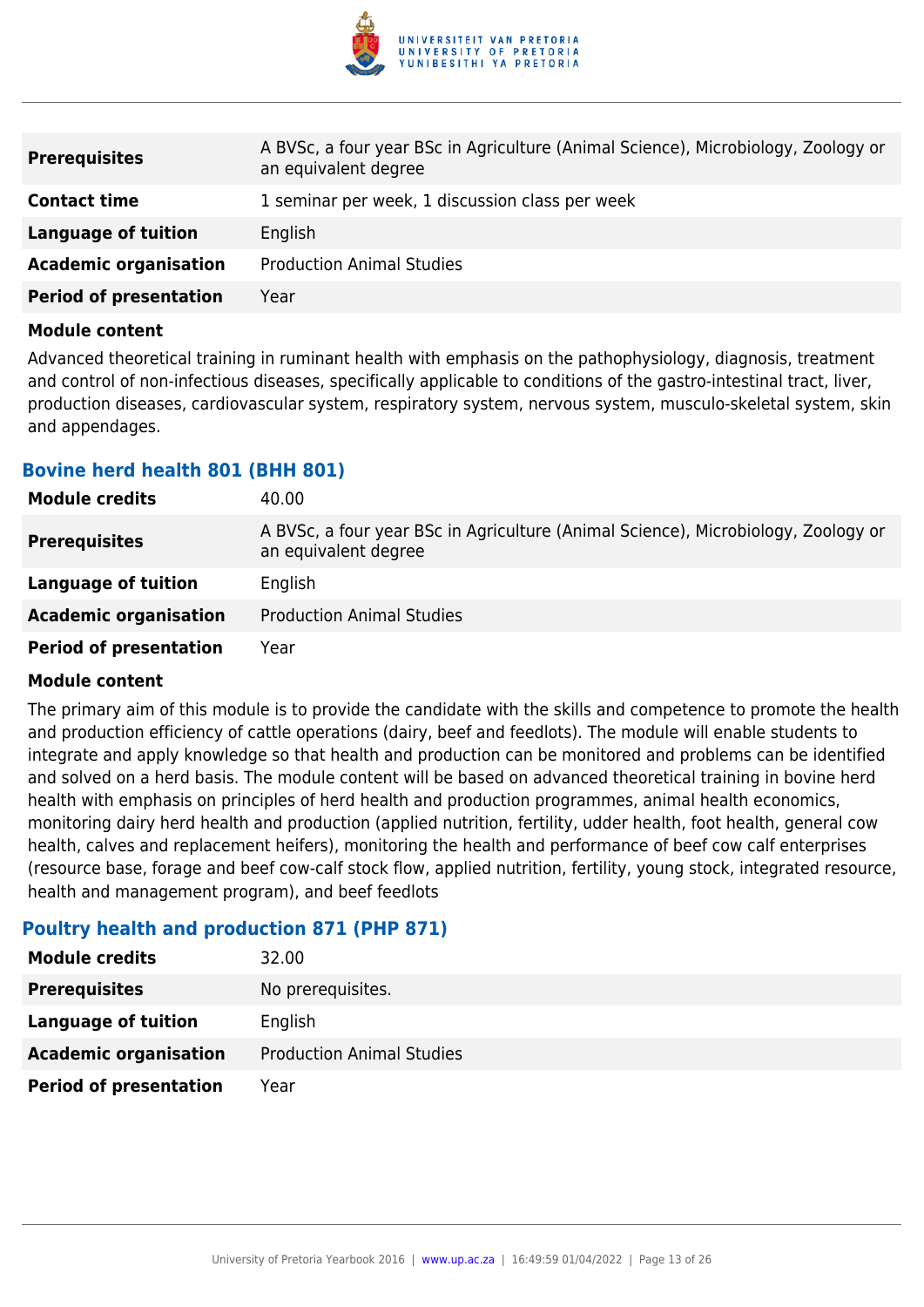

Advanced training in poultry health and production systems. The emphasis of the module is on practical health management and will enable poultry veterinarian to advise on the control of disease in poultry production systems. Compile interim and final reports that are scientifically sound, and reflect a degree of professionalism that is commensurate with a professional poultry veterinarian.

## **Veterinary toxicology: Organ/systems toxicology 801 (TOK 801)**

| <b>Module credits</b>         | 30.00                        |
|-------------------------------|------------------------------|
| <b>Language of tuition</b>    | English                      |
| <b>Academic organisation</b>  | <b>Paraclinical Sciences</b> |
| <b>Period of presentation</b> | Year                         |

#### **Module content**

The objective of this module is to provide advanced training in veterinary toxicology, including plant poisening syndromes, mycotoxicoses, organic and inorganic intoxications as well as zootoxicoses of veterinary importance. This will enable the candidate to develop proficiency in routine toxicological field investigations, treatment of intoxications, diagnostic procedures and to provide sound advice on preventative measures.

### **Mechanisms of disease 871 (PAT 871)**

| <b>Module credits</b>         | 20.00                        |
|-------------------------------|------------------------------|
| <b>Language of tuition</b>    | English                      |
| <b>Academic organisation</b>  | <b>Paraclinical Sciences</b> |
| <b>Period of presentation</b> | Year                         |
| <b>Module content</b>         |                              |

Mechanisms of disease (for Medicine students)

#### **Histology 800 (HIS 800)**

| <b>Module credits</b>         | 20.00                  |
|-------------------------------|------------------------|
| Language of tuition           | English                |
| <b>Academic organisation</b>  | Anatomy and Physiology |
| <b>Period of presentation</b> | Year                   |

#### **Module content**

An in-depth comparative study of light microscopical structure and detailed ultrastructure of all the tissues and organs of domestic animals, birds and selected wildlife species.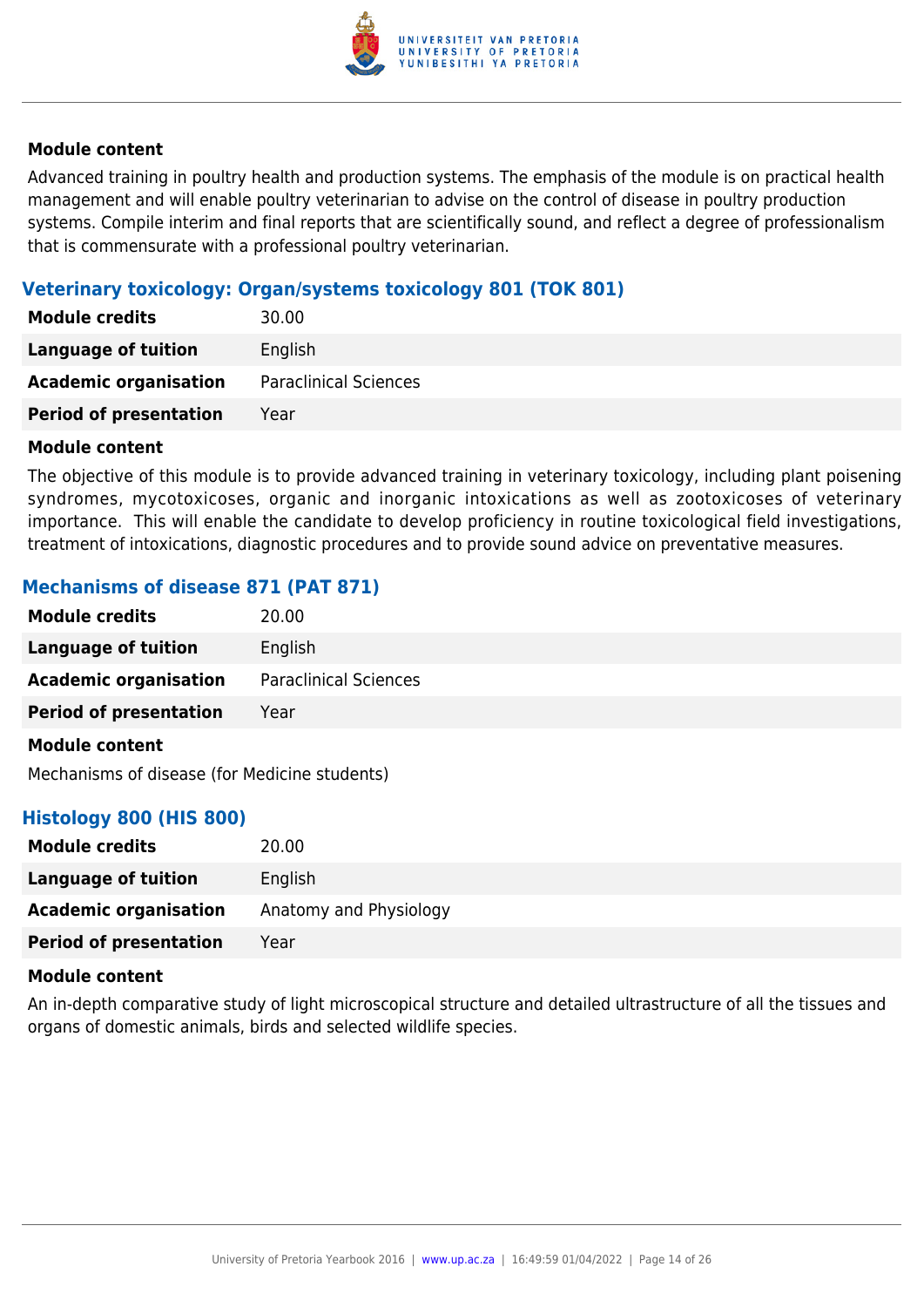

## Curriculum: Final year

**Minimum credits: 189**

## **Fundamental modules**

## **Small stock health 801 (SSH 801)**

| <b>Module credits</b>         | 40.00                            |
|-------------------------------|----------------------------------|
| <b>Contact time</b>           | 1 discussion class per week      |
| Language of tuition           | English                          |
| <b>Academic organisation</b>  | <b>Production Animal Studies</b> |
| <b>Period of presentation</b> | Year                             |

#### **Module content**

The module content will be based on advanced theoretical training in small stock health with emphasis on principles of population health and production programmes, animal health economics, monitoring health and production. The module will enable students to integrate and apply knowledge so that health and production problems can be identified and solved on a flock basis and health status and production effectiveness of small stock flock can be raised from a holistic and cost effective viewpoint.

## **Bovine herd health 801 (BHH 801)**

| <b>Module credits</b>         | 40.00                                                                                                     |
|-------------------------------|-----------------------------------------------------------------------------------------------------------|
| <b>Prerequisites</b>          | A BVSc, a four year BSc in Agriculture (Animal Science), Microbiology, Zoology or<br>an equivalent degree |
| Language of tuition           | English                                                                                                   |
| <b>Academic organisation</b>  | <b>Production Animal Studies</b>                                                                          |
| <b>Period of presentation</b> | Year                                                                                                      |

#### **Module content**

The primary aim of this module is to provide the candidate with the skills and competence to promote the health and production efficiency of cattle operations (dairy, beef and feedlots). The module will enable students to integrate and apply knowledge so that health and production can be monitored and problems can be identified and solved on a herd basis. The module content will be based on advanced theoretical training in bovine herd health with emphasis on principles of herd health and production programmes, animal health economics, monitoring dairy herd health and production (applied nutrition, fertility, udder health, foot health, general cow health, calves and replacement heifers), monitoring the health and performance of beef cow calf enterprises (resource base, forage and beef cow-calf stock flow, applied nutrition, fertility, young stock, integrated resource, health and management program), and beef feedlots

## **Core modules**

#### **Ruminant health 801 (RUM 801)**

**Module credits** 40.00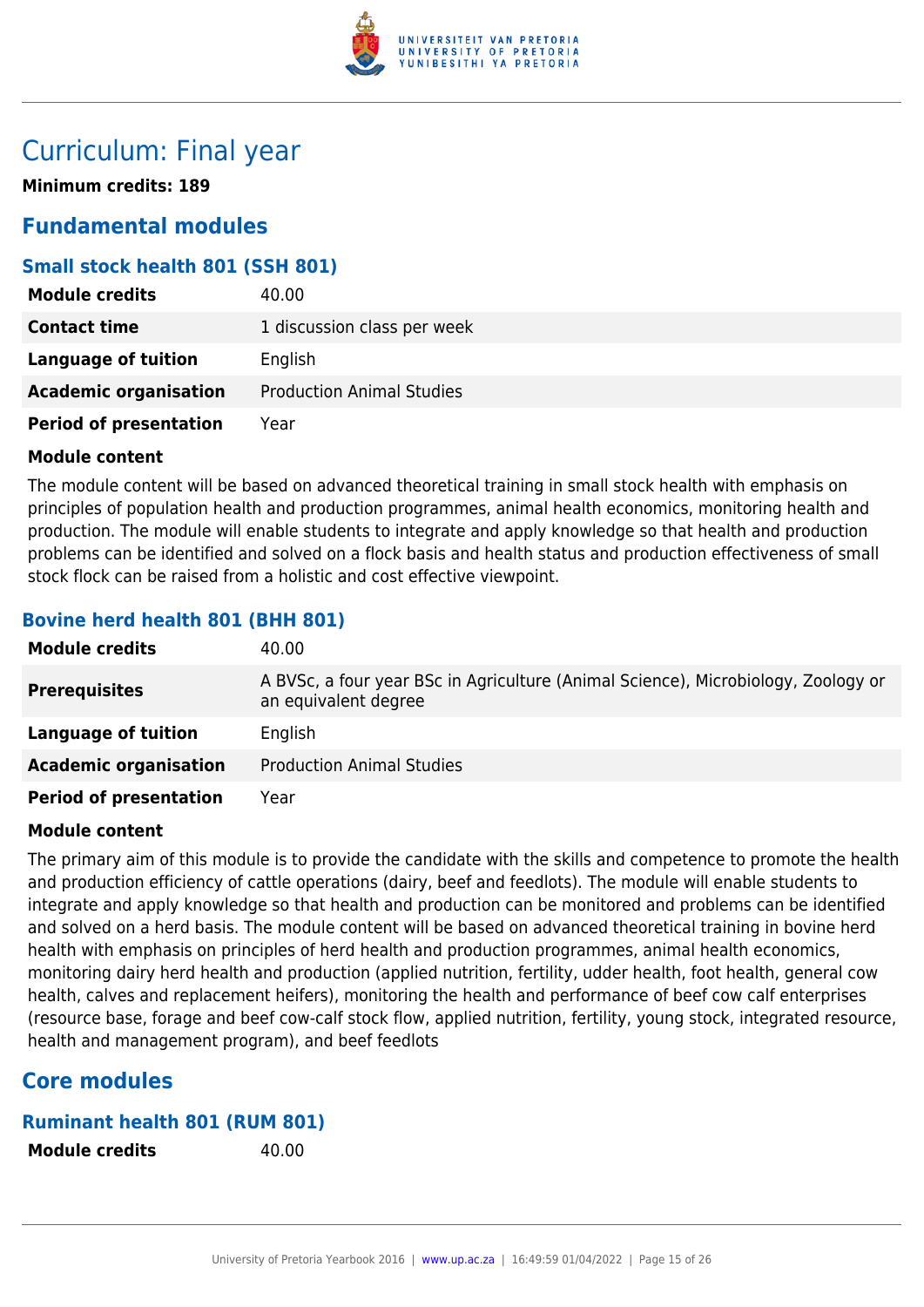

| <b>Prerequisites</b>          | A BVSc, a four year BSc in Agriculture (Animal Science), Microbiology, Zoology or<br>an equivalent degree |
|-------------------------------|-----------------------------------------------------------------------------------------------------------|
| <b>Contact time</b>           | 1 seminar per week, 1 discussion class per week                                                           |
| Language of tuition           | English                                                                                                   |
| <b>Academic organisation</b>  | <b>Production Animal Studies</b>                                                                          |
| <b>Period of presentation</b> | Year                                                                                                      |

Advanced theoretical training in ruminant health with emphasis on the pathophysiology, diagnosis, treatment and control of non-infectious diseases, specifically applicable to conditions of the gastro-intestinal tract, liver, production diseases, cardiovascular system, respiratory system, nervous system, musculo-skeletal system, skin and appendages.

#### **Mini-dissertation: Ruminant health 890 (RUM 890)**

| <b>Module credits</b>         | 90.00                                                                                                     |
|-------------------------------|-----------------------------------------------------------------------------------------------------------|
| <b>Prerequisites</b>          | A BVSc, a four year BSc in Agriculture (Animal Science), Microbiology, Zoology or<br>an equivalent degree |
| <b>Contact time</b>           | 20 Contact sessions                                                                                       |
| <b>Language of tuition</b>    | English                                                                                                   |
| <b>Academic organisation</b>  | <b>Production Animal Studies</b>                                                                          |
| <b>Period of presentation</b> | Year                                                                                                      |
| <b>Module content</b>         |                                                                                                           |
|                               |                                                                                                           |

Mini-dissertation

## **Research methodology 812 (VRM 812)**

| <b>Module credits</b>         | 9.00                      |
|-------------------------------|---------------------------|
| Language of tuition           | English                   |
| <b>Academic organisation</b>  | Vet Sc Dean's Office      |
| <b>Period of presentation</b> | Semester 1 and Semester 2 |

#### **Module content**

A web-based introductory module in research methodology that includes planning and undertaking a research project or clinical trial, collecting and analysing data, scientific writing, and enabling preparation and presenting of a research protocol.

## **Elective modules**

## **Pathology: Wildlife 806 (PAT 806)**

| <b>Module credits</b> | 28.00             |
|-----------------------|-------------------|
| <b>Prerequisites</b>  | No prerequisites. |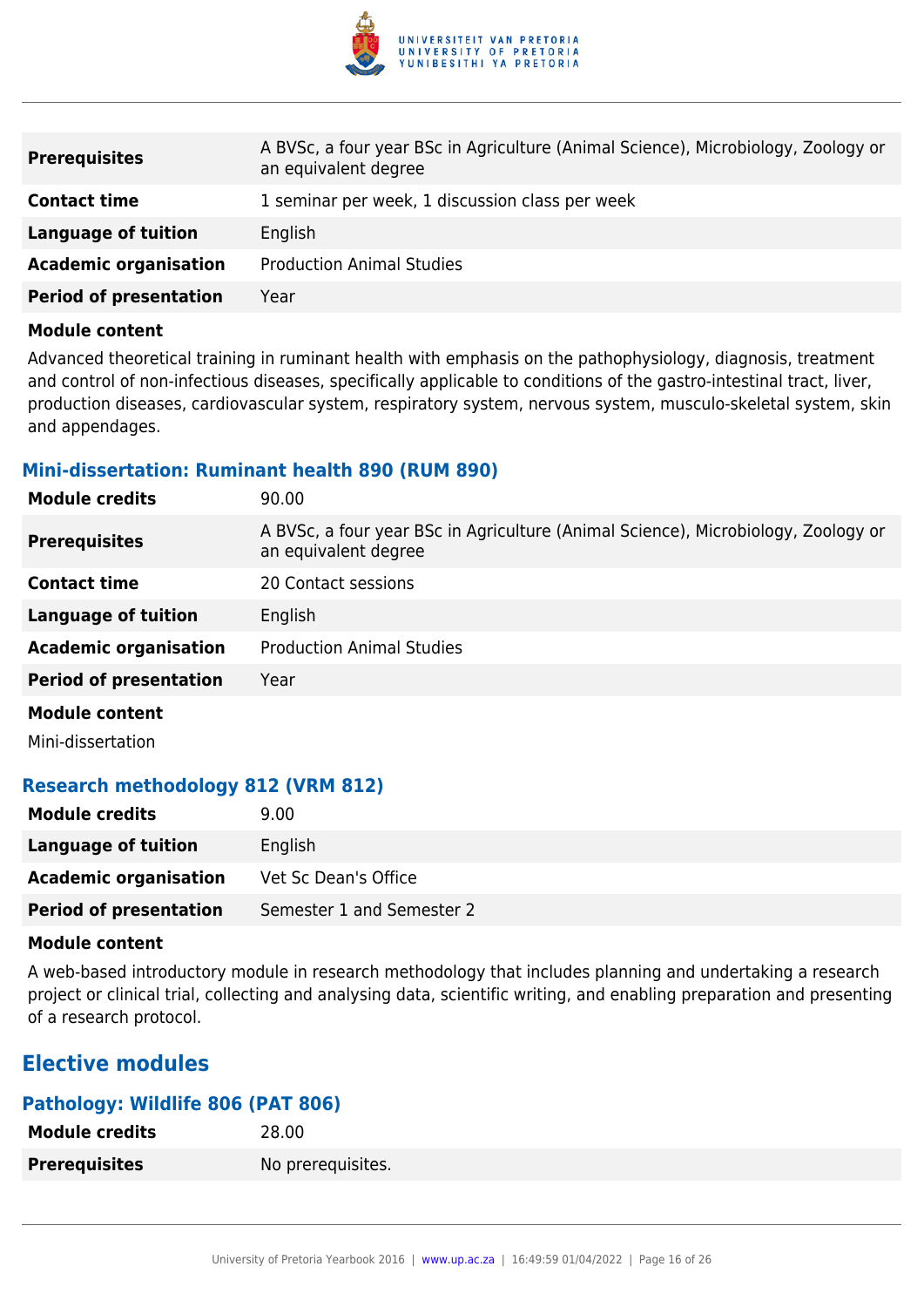

| <b>Language of tuition</b>    | English                      |
|-------------------------------|------------------------------|
| <b>Academic organisation</b>  | <b>Paraclinical Sciences</b> |
| <b>Period of presentation</b> | Year                         |

The emphasis of the module is on practical diagnostic pathology (including forensic pathology) and its outcomes will enable a veterinarian to investigate disease and the cause of death in wildlife. The approach will emphasise the following: After conducting a necropsy, a diagnosis is finalised by also considering the results of other diagnostic tests and ancillary data; when it is not possible to make a final diagnosis, the formulation of a list of differential diagnoses and a strategy to resolve the problem; compiling interim and final report(s) that are scientifically sound, presentable to a court of law and reflect a degree of professionalism that is commensurate with a professional person. The theoretical component includes selected information dealing with incidental findings and 'non-lesions', species-specific infectious diseases, and non-infectious diseases.

#### **Necropsy technique and interpretation 807 (PAT 807)**

| <b>Module credits</b>         | 28.00                        |
|-------------------------------|------------------------------|
| <b>Prerequisites</b>          | No prerequisites.            |
| Language of tuition           | English                      |
| <b>Academic organisation</b>  | <b>Paraclinical Sciences</b> |
| <b>Period of presentation</b> | Year                         |
| <b>Module content</b>         |                              |

An advanced module in necropsy techniques, interpretation and specimen collection.

## **Ophthalmological pathology 808 (PAT 808)**

| <b>Module credits</b>         | 20.00                        |
|-------------------------------|------------------------------|
| <b>Prerequisites</b>          | No prerequisites.            |
| Language of tuition           | English                      |
| <b>Academic organisation</b>  | <b>Paraclinical Sciences</b> |
| <b>Period of presentation</b> | Year                         |

#### **Module content**

Macroscopic and microscopic pathology of the diseases of the eyes of domestic animals.

## **Selected infectious diseases: Pigs 815 (SID 815)**

| <b>Module credits</b>         | 15.00                               |
|-------------------------------|-------------------------------------|
| <b>Prerequisites</b>          | No prerequisites.                   |
| <b>Language of tuition</b>    | English                             |
| <b>Academic organisation</b>  | <b>Veterinary Tropical Diseases</b> |
| <b>Period of presentation</b> | Semester 2                          |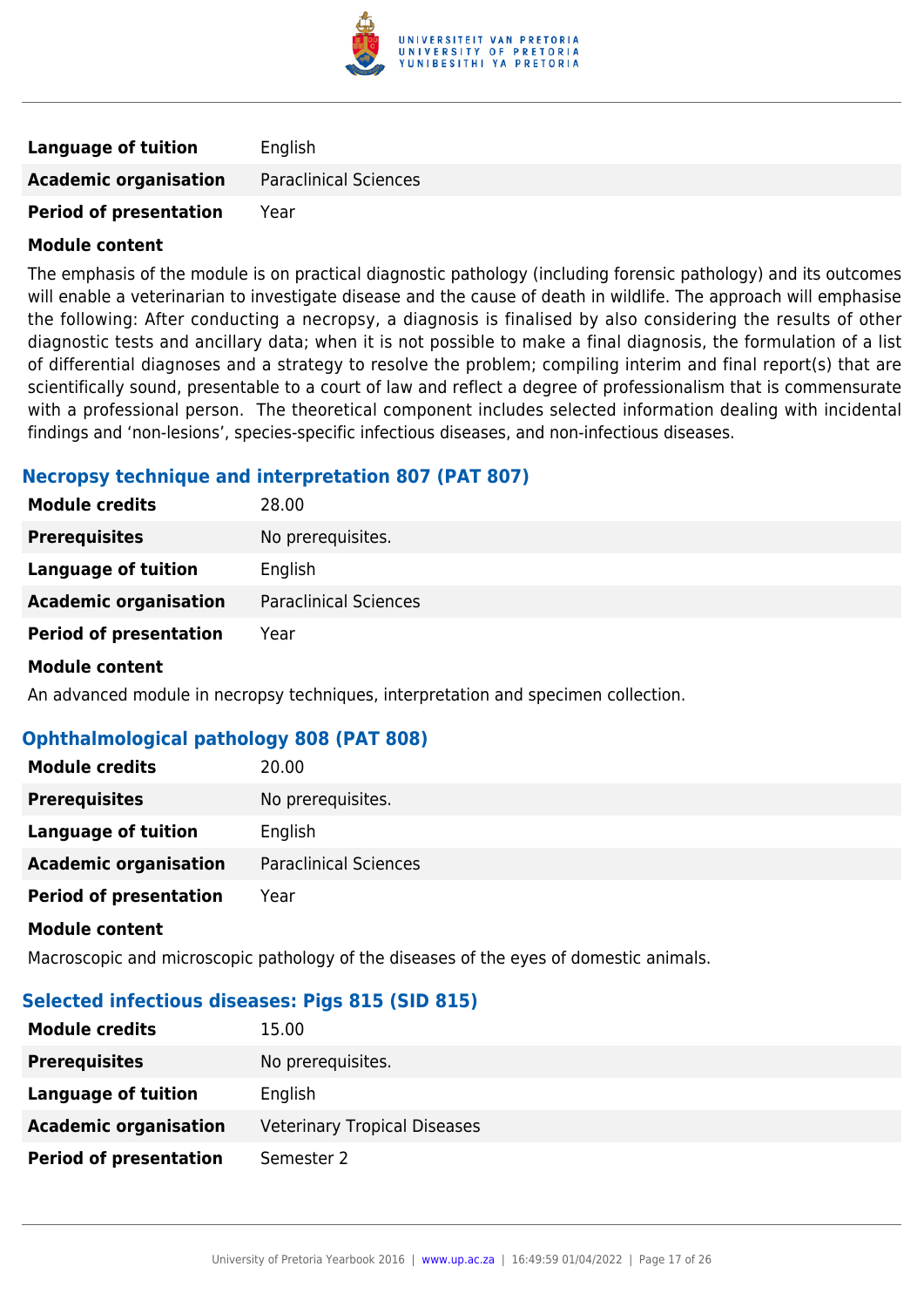

A theoretical study of the epidemiology, diagnosis and control/eradication of important infectious diseases of pigs.

## **Veterinary industrial pharmacology 800 (VIP 800)**

| <b>Module credits</b>         | 50.00                        |
|-------------------------------|------------------------------|
| <b>Prerequisites</b>          | No prerequisites.            |
| Language of tuition           | English                      |
| <b>Academic organisation</b>  | <b>Paraclinical Sciences</b> |
| <b>Period of presentation</b> | Year                         |

#### **Module content**

Veterinary pharmaceutical discovery and development.

Non-clinical safety and preclinical toxicology. Clinical safety and efficacy evaluation. Good laboratory and clinical practices. Drug statutory and application requirement. Drug application submission. Regulatory procedures, evaluation and veterinary drug control. Drug residue risk assessment. Product planning, production management and quality assurance. Drug marketing, pricing and promotion. Technical services, training, extension, product support and complaint investigation.

## **Veterinary public health: Meat hygiene 881 (VPH 881)**

| <b>Module credits</b>         | 40.00                        |
|-------------------------------|------------------------------|
| <b>Prerequisites</b>          | No prerequisites.            |
| <b>Contact time</b>           | 10 practicals per week       |
| <b>Language of tuition</b>    | English                      |
| <b>Academic organisation</b>  | <b>Paraclinical Sciences</b> |
| <b>Period of presentation</b> | Year                         |

#### **Module content**

A coherent and critical understanding and application of the theory and research methodologies and techniques relevant to all aspects of red meat hygiene relating to prevention and control of zoonoses and other diseases transmitted by meat, welfare of livestock, pre-harvesting, harvesting and post-harvesting aspects of red meat production, practical application of HACCP relating to the specific activities, prevention and control of chemical residues in meat, including veterinary drug residues and appropriate national and international legislation. An understanding of how these relate to applied research relevant to industry or public health (including the ability to select and apply research methods effectively). Ability must be shown to rigorously critique and evaluate current research and participate in scholarly debates in this area of specialisation. Ability must be demonstrated to relate theory to practice and vice versa and to think epistemologically.

## **Veterinary public health: Poultry food hygiene 882 (VPH 882)**

| <b>Module credits</b> | 40.00             |
|-----------------------|-------------------|
| <b>Prerequisites</b>  | No prerequisites. |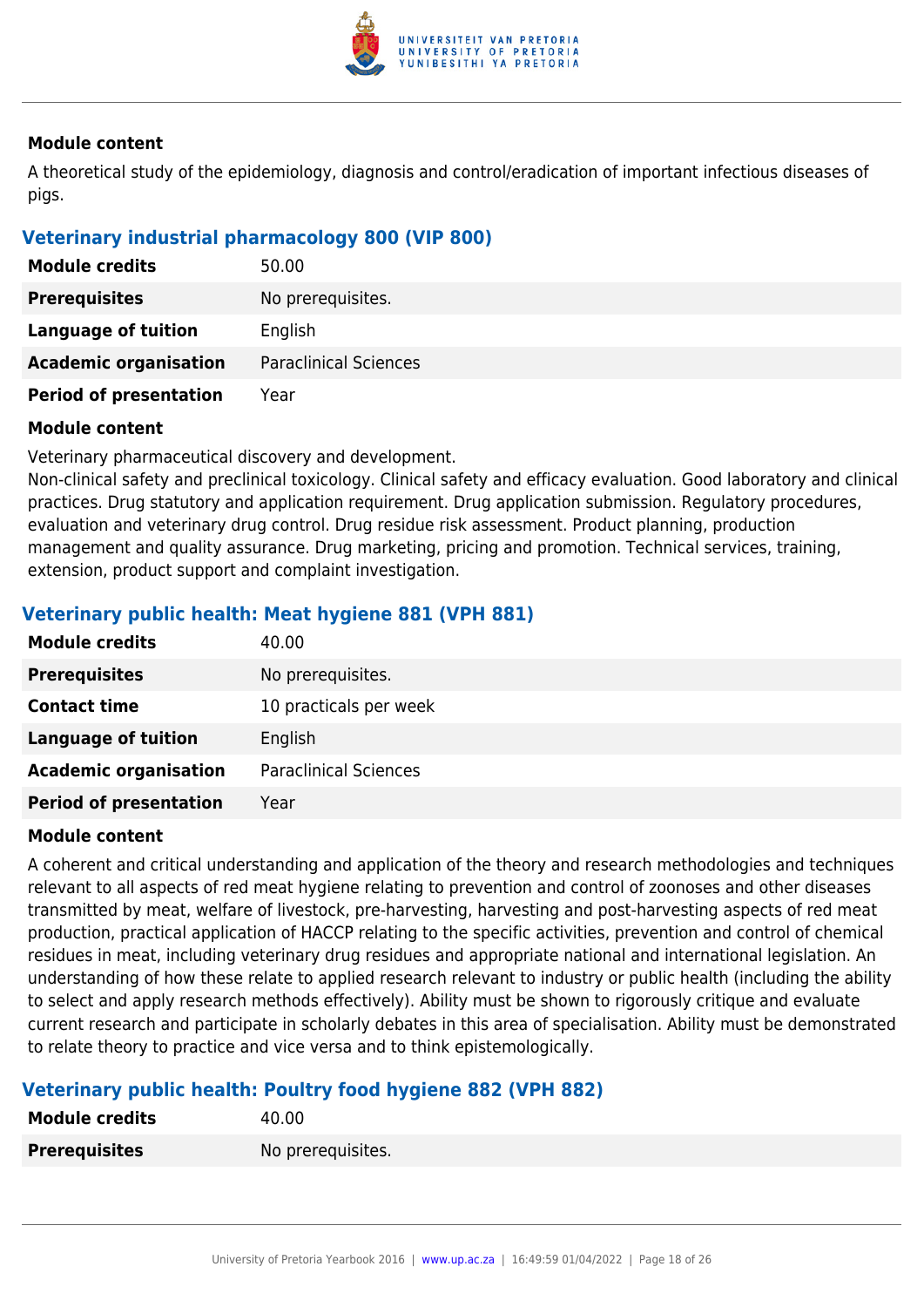

| <b>Contact time</b>           | 10 practicals per week       |
|-------------------------------|------------------------------|
| Language of tuition           | English                      |
| <b>Academic organisation</b>  | <b>Paraclinical Sciences</b> |
| <b>Period of presentation</b> | Year                         |

A coherent and critical understanding and application of the theory and research methodologies and techniques relevant to all aspects of poultry hygiene relating to prevention and control of zoonoses and other diseases transmitted by meat, eggs or other poultry products, welfare of poultry, pre-harvesting, harvesting and postharvesting aspects of poultry meat or egg production, practical application of HACCP relating to the specific activities, prevention and control of chemical residues, including veterinary drug residues and appropriate national and international legislation. An understanding of how these relate to applied research relevant to industry or public health (including the ability to select and apply research methods effectively). Ability must be shown to rigorously critique and evaluate current research and participate in scholarly debates in this area of specialisation. Ability must be demonstrated to relate theory to practice and vice versa and to think epistemologically.

## **Veterinary public health: Veterinary milk hygiene 883 (VPH 883)**

| <b>Module credits</b>         | 40.00                        |
|-------------------------------|------------------------------|
| <b>Prerequisites</b>          | No prerequisites.            |
| <b>Contact time</b>           | 10 practicals per week       |
| <b>Language of tuition</b>    | English                      |
| <b>Academic organisation</b>  | <b>Paraclinical Sciences</b> |
| <b>Period of presentation</b> | Year                         |
|                               |                              |

#### **Module content**

A coherent and critical understanding and application of the theory and research methodologies and techniques relevant to all aspects of milk hygiene relating to prevention and control of zoonoses and other diseases transmitted by milk, or other dairy products, welfare of livestock, pre-harvesting, harvesting and post-harvesting aspects of milk production or dairy products, practical application of HACCP relating to the specific activities, prevention and control of chemical residues, including veterinary drug residues and appropriate national and international legislation. An understanding of how these relate to applied research relevant to industry or public health (including the ability to select and apply research methods effectively). Ability must be shown to rigorously critique and evaluate current research and participate in scholarly debates in this area of specialisation. Ability must be demonstrated to relate theory to practice and vice versa and to think epistemologically.

## **Veterinary public health: Environmental health and biosecurity 884 (VPH 884)**

| <b>Module credits</b> | 40.00                  |
|-----------------------|------------------------|
| <b>Prerequisites</b>  | No prerequisites.      |
| <b>Contact time</b>   | 10 practicals per week |
| Language of tuition   | English                |
|                       |                        |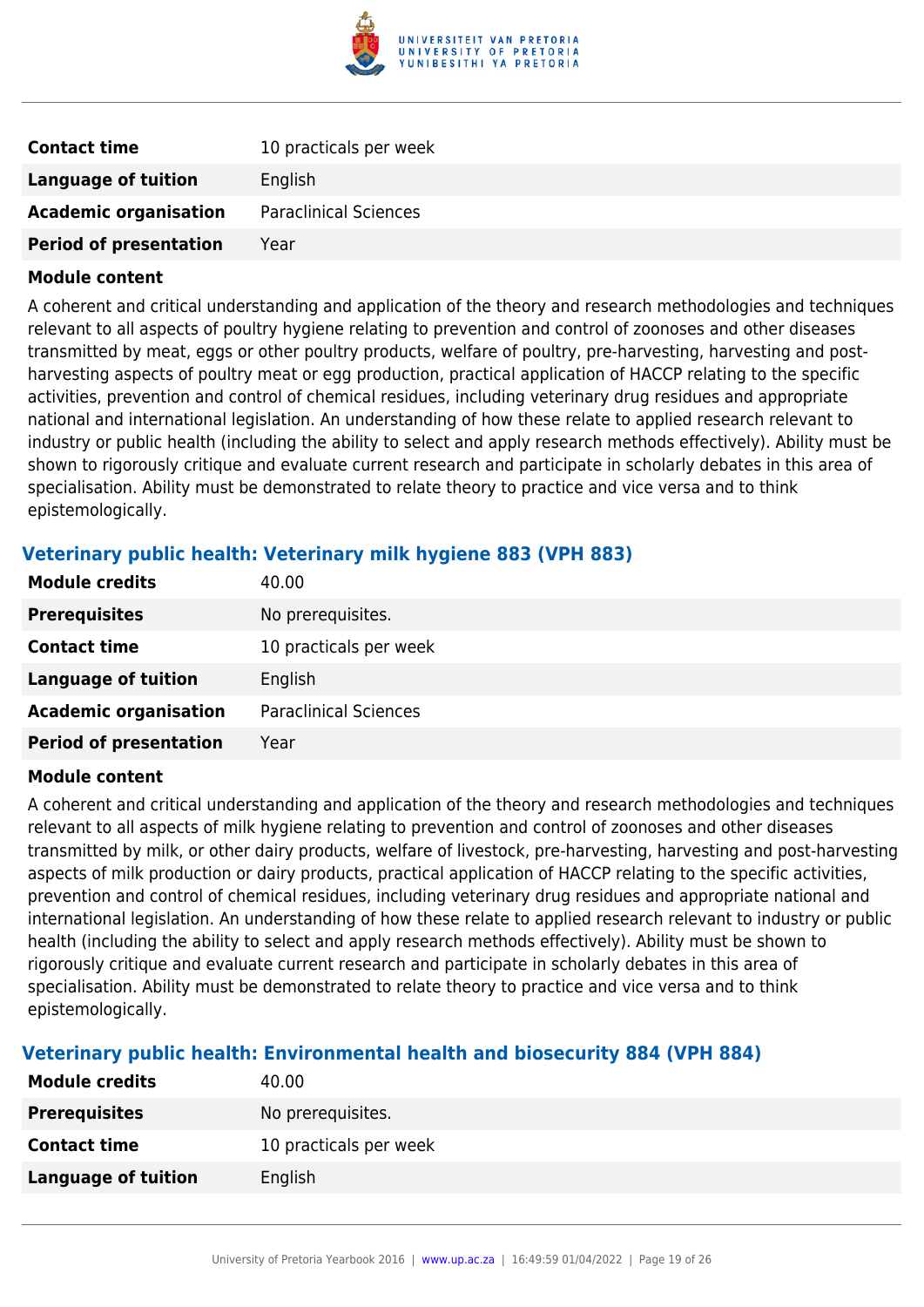

## **Academic organisation** Paraclinical Sciences

#### **Period of presentation** Year

#### **Module content**

A coherent and critical understanding and application of the theory and research methodologies and techniques relevant to control of zoonoses of environmental origin, biosecurity relating to food of animal origin and management of disasters and emergencies involving animals and animal products, safe collection and disposal of animal carcases, condemned meat or other animal products and animal wastes. The prevention, control and impact assessment of pollution by livestock production or industries, population control of animals in rural and urban environments to prevent zoonoses, occupational health of veterinary staff, management of the veterinary public health aspects of disasters and emergencies, evaluation of human-animal interactions and their impact on human health including animal facilitated therapy. An understanding of appropriate national and international legislation and how these relate to industry or public health (including ability to select and apply research methods effectively). Ability must be shown to rigorously critique and evaluate current research and participate in scholarly debates in this area of specialisation. Ability must be demonstrated to relate theory to practice and vice versa and to think epistemologically.

## **Advanced fundamentals of pharmacology 876 (FAK 876)**

| <b>Module credits</b>         | 30.00                        |
|-------------------------------|------------------------------|
| <b>Prerequisites</b>          | No prerequisites.            |
| Language of tuition           | English                      |
| <b>Academic organisation</b>  | <b>Paraclinical Sciences</b> |
| <b>Period of presentation</b> | Year                         |

#### **Module content**

Scope and historical development of veterinary pharmacology. Veterinary pharmaceutics and formulation theory. Pharmacokinetic theory, pharmacokinetic analysis and modelling. Bioequivalence theory and evaluation. Physicochemical and molecular basis of drug action. Dose response and calculation of dose response parameters. Pharmacological modulation of organ and body functions. Molecular basis of action and pharmacological effects of chemotherapeutic agents. Adverse drug reactions, interactions and pharmacovigilance. Comparative species pharmacology, pharmacogenomics and pharmacogenetics. Background on complementary medicines.

Fundamentals of pharmacological research.

#### **Clinical pharmacology 877 (FAK 877)**

| <b>Module credits</b> | 30.00              |
|-----------------------|--------------------|
| <b>Prerequisites</b>  | No prerequisites.  |
| <b>Contact time</b>   | 1 lecture per week |
| Language of tuition   | English            |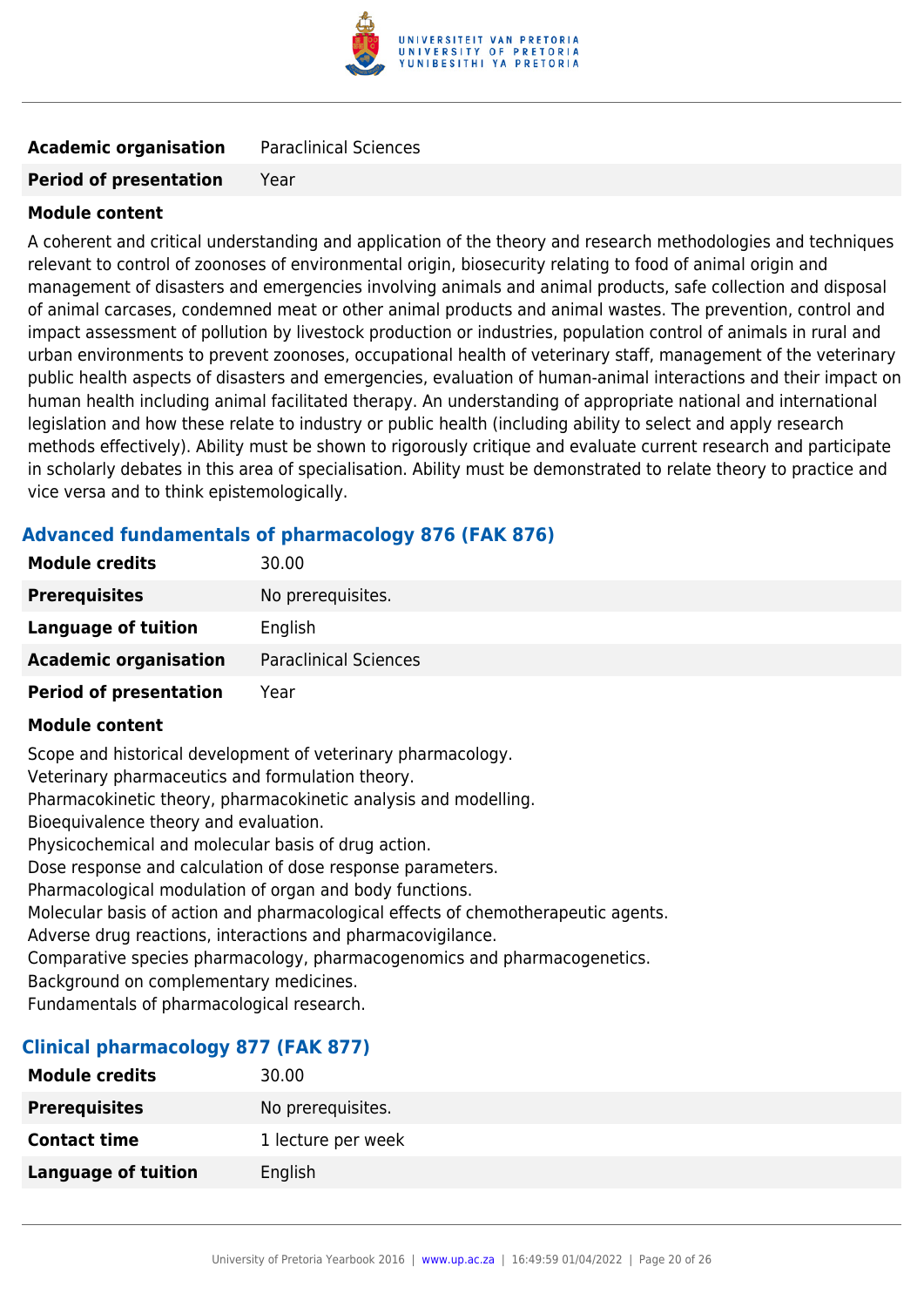

| <b>Academic organisation</b> | <b>Paraclinical Sciences</b> |
|------------------------------|------------------------------|
|                              |                              |

**Period of presentation** Year

#### **Module content**

Advanced veterinary pharmacology including pharmaceutics, pharmacokinetics, pharmacotherapeutics and pharmacodynamics. Clinical pharmacology relevant to selected domesticated, exotic and wildlife species in the area of specialization (capita selecta), including species-specific therapeutic objectives and rational pharmacotherapy; specialised drug therapy pertaining to relevant species and/or organ systems; drug use control and adverse drug reactions.

#### **Basic veterinary epidemiology 851 (EPL 851)**

| <b>Module credits</b>         | 10.00                                                                                                                                                  |
|-------------------------------|--------------------------------------------------------------------------------------------------------------------------------------------------------|
| <b>Prerequisites</b>          | A BVSc or equivalent qualification. Non-veterinary graduates will be considered<br>under exceptional circumstances. Recommended: Grade 12 Mathematics. |
| <b>Contact time</b>           | 1 other contact session per week, 1 web-based period per week                                                                                          |
| <b>Language of tuition</b>    | English                                                                                                                                                |
| <b>Academic organisation</b>  | <b>Production Animal Studies</b>                                                                                                                       |
| <b>Period of presentation</b> | Semester 1                                                                                                                                             |
|                               |                                                                                                                                                        |

#### **Module content**

An introductory module in veterinary epidemiology designed to provide a sound foundation in epidemiology that can be applied in practice and upon which further studies can be built. The module covers aspects of population medicine, disease outbreak investigation, clinical epidemiology, experimental studies, observational studies, surveys, basic analytical tools and diagnostic tests

## **Biostatistics in veterinary science 852 (EPL 852)**

| <b>Module credits</b>         | 20.00                                                      |
|-------------------------------|------------------------------------------------------------|
| <b>Prerequisites</b>          | BVSc or equivalent qualification and Grade 12 Mathematics. |
| <b>Contact time</b>           | 2 seminars per week                                        |
| <b>Language of tuition</b>    | English                                                    |
| <b>Academic organisation</b>  | <b>Production Animal Studies</b>                           |
| <b>Period of presentation</b> | Semester 1                                                 |

#### **Module content**

This module provides the student with a foundation in basic statistical methods commonly used by postgraduate students in veterinary science. It covers statistical building blocks, confidence intervals, hypothesis testing, chisquare procedures, regression and correlation, paired and pooled t-tests, analysis of variance and nonparametric tests.

## **Analytical veterinary epidemiology 853 (EPL 853)**

| <b>Module credits</b> | 20.00               |
|-----------------------|---------------------|
| <b>Prerequisites</b>  | EPL 851 and EPL 852 |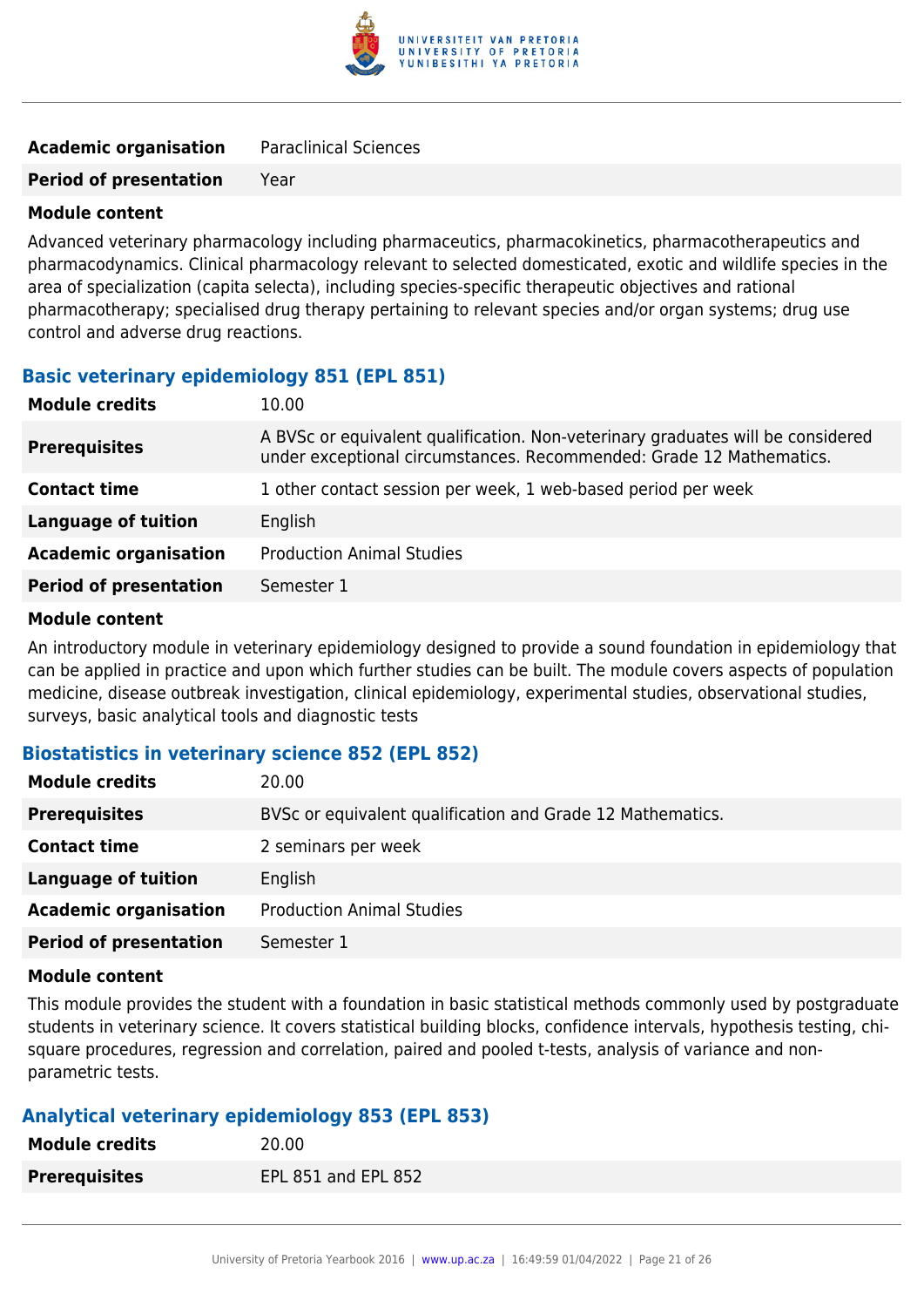

| <b>Contact time</b>           | 2 seminars per week              |
|-------------------------------|----------------------------------|
| Language of tuition           | English                          |
| <b>Academic organisation</b>  | <b>Production Animal Studies</b> |
| <b>Period of presentation</b> | Semester 2                       |

This module provides the student with further knowledge and skills in veterinary epidemiology and an introduction to certain more advanced statistical methods commonly used in veterinary science, including adjustment for confounding, multiple linear regression, logistic regression and survival analysis, and will provide the basis for further studies and research involving these techniques.

## **Animal health information management 855 (EPL 855)**

| <b>Module credits</b>         | 5.00                             |
|-------------------------------|----------------------------------|
| <b>Prerequisites</b>          | No prerequisites.                |
| <b>Contact time</b>           | 1 web-based period per week      |
| <b>Language of tuition</b>    | English                          |
| <b>Academic organisation</b>  | <b>Production Animal Studies</b> |
| <b>Period of presentation</b> | Semester 1 or Semester 2         |
|                               |                                  |

#### **Module content**

This module covers the principles and practice of the collection, entry, storage, management and processing of animal health-related data. It provides the knowledge necessary to be able to effectively work with data in veterinary epidemiology and animal health research.

## **Scientific reasoning in veterinary epidemiology 856 (EPL 856)**

| <b>Module credits</b>         | 5.00                             |
|-------------------------------|----------------------------------|
| <b>Prerequisites</b>          | No prerequisites.                |
| <b>Contact time</b>           | 1 web-based period per week      |
| <b>Language of tuition</b>    | English                          |
| <b>Academic organisation</b>  | <b>Production Animal Studies</b> |
| <b>Period of presentation</b> | Year                             |

#### **Module content**

This module covers, using practical examples, the processes of scientific reasoning and critical thinking applicable to veterinary epidemiology, and equips the student to use clear lines of reasoning in developing and testing hypotheses and making inferences, and to be able to critically evaluate information presented in the literature.

## **Reproductive physiology 801 (GSK 801)**

| <b>Module credits</b> | 20.00             |
|-----------------------|-------------------|
| <b>Prerequisites</b>  | No prerequisites. |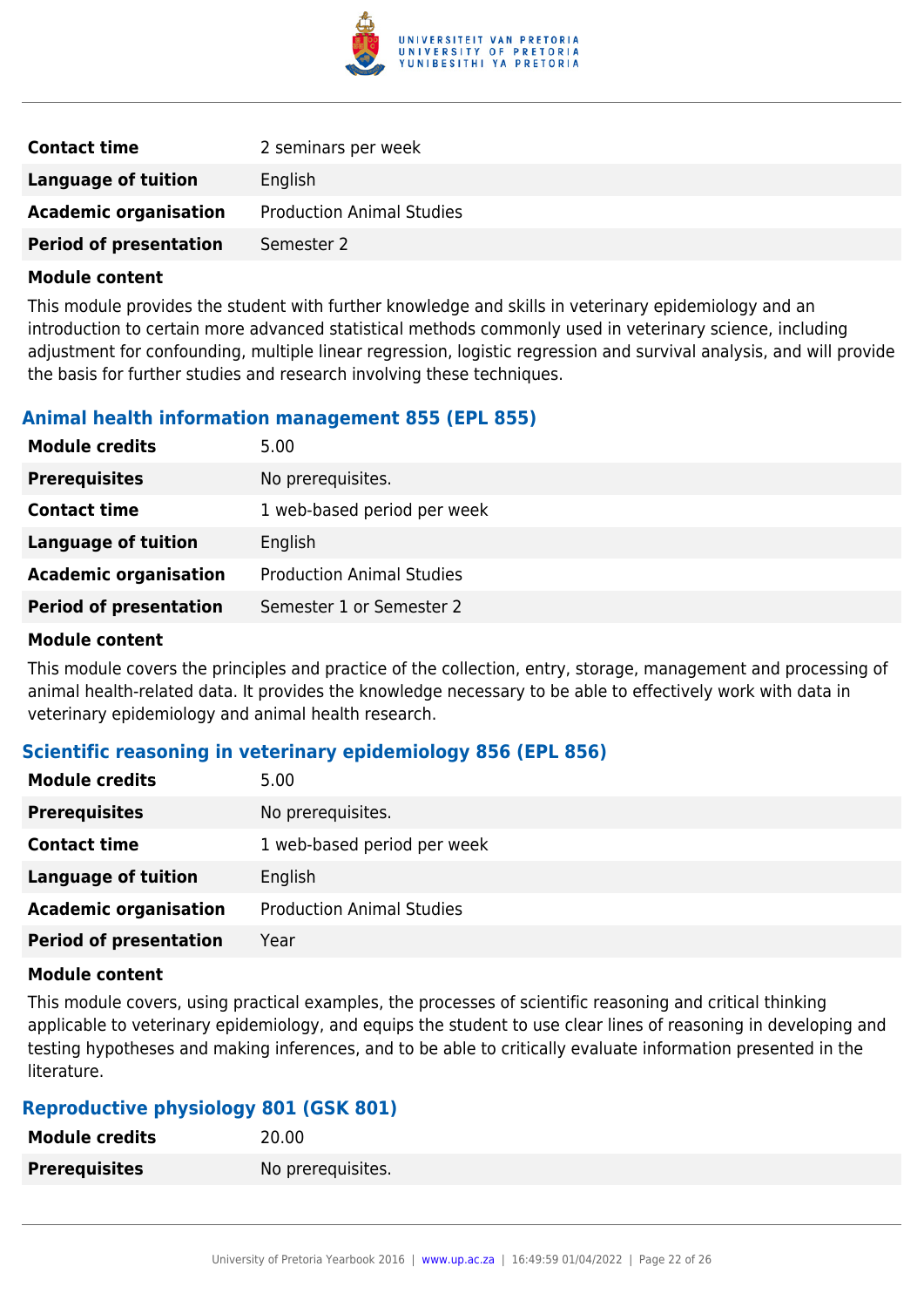

| <b>Contact time</b>           | 30 contact hours per semester    |
|-------------------------------|----------------------------------|
| Language of tuition           | English                          |
| <b>Academic organisation</b>  | <b>Production Animal Studies</b> |
| <b>Period of presentation</b> | Quarter 1                        |

This module will provide advanced theoretical study in and critical appraisal of the principles, concepts, current application and potential developments in selected aspects of reproductive physiology of animals.

## **Assisted reproduction 802 (GSK 802)**

| <b>Module credits</b>         | 30.00                            |
|-------------------------------|----------------------------------|
| <b>Prerequisites</b>          | No prerequisites.                |
| Language of tuition           | English                          |
| <b>Academic organisation</b>  | <b>Production Animal Studies</b> |
| <b>Period of presentation</b> | Quarter 2                        |

#### **Module content**

This module will provide advanced theoretical study in and critical appraisal of the principles, concepts, current applications and potential developments in selected aspects of assisted reproduction in animals.

## **Female infertility 803 (GSK 803)**

| <b>Module credits</b>         | 20.00                            |
|-------------------------------|----------------------------------|
| <b>Prerequisites</b>          | No prerequisites.                |
| Language of tuition           | English                          |
| <b>Academic organisation</b>  | <b>Production Animal Studies</b> |
| <b>Period of presentation</b> | Quarter 3                        |

#### **Module content**

This module will provide advanced theoretical study in and critical appraisal of the principles, concepts, current applications and potential developments pertaining to selected aspects of infertility in female animals.

## **Male breeding soundness and andrology 804 (GSK 804)**

| <b>Module credits</b>         | 20.00                            |
|-------------------------------|----------------------------------|
| <b>Prerequisites</b>          | No prerequisites.                |
| Language of tuition           | English                          |
| <b>Academic organisation</b>  | <b>Production Animal Studies</b> |
| <b>Period of presentation</b> | Quarter 4                        |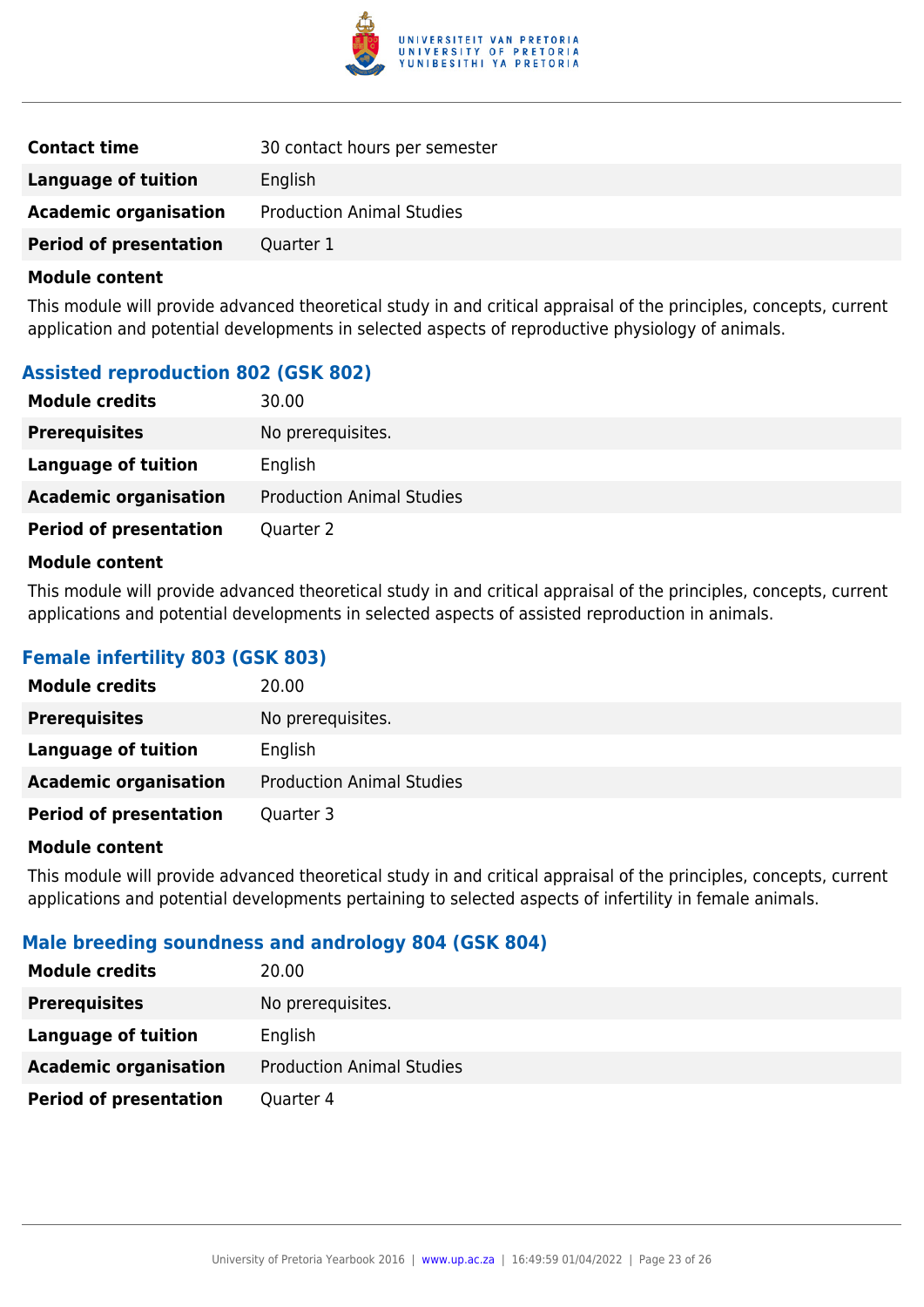

This module will provide advanced theoretical study in and critical appraisal of the principles, concepts, current applications and potential developments pertaining to selected aspects of breeding soundness and andrology in male animals.

## **Reproduction: Capita selecta 805 (GSK 805)**

| <b>Module credits</b>         | 20.00                                        |
|-------------------------------|----------------------------------------------|
| <b>Prerequisites</b>          | No prerequisites.                            |
| <b>Contact time</b>           | 5 Seminars per week over a period of 4 weeks |
| Language of tuition           | English                                      |
| <b>Academic organisation</b>  | <b>Production Animal Studies</b>             |
| <b>Period of presentation</b> | Year                                         |

### **Module content**

This module will provide advanced theoretical study in and critical appraisal of the principles, concepts, current applications and potential developments pertaining to selected aspects of reproduction in animals. This module includes selected aspects from two or more of the modules GSK 801 to GSK 804. The purpose of this module is to provide Masters degree students doing a course other than the MSc Option: Veterinary Reproduction or the MMedVet (Gyn) the opportunity to do an elective module in a limited selection of aspects of reproduction. Students planning to do the GSK 805 module must discuss their studies with the coordinators of moduless GSK 801 to GSK 804 before registering for the module to allow those coordinators to prescribe to the student which of the modules the student should participate in, what aspects of the relevant modules the student should study, and when those modules will be presented. Depending on which of the GSK 801 to GSK 804 modules the student should do selected aspects of the GSK 805 Reproduction capita selecta module may run over one or two calender years.

## **Small stock health 801 (SSH 801)**

| <b>Module credits</b>         | 40.00                            |
|-------------------------------|----------------------------------|
| <b>Contact time</b>           | 1 discussion class per week      |
| Language of tuition           | English                          |
| <b>Academic organisation</b>  | <b>Production Animal Studies</b> |
| <b>Period of presentation</b> | Year                             |

#### **Module content**

The module content will be based on advanced theoretical training in small stock health with emphasis on principles of population health and production programmes, animal health economics, monitoring health and production. The module will enable students to integrate and apply knowledge so that health and production problems can be identified and solved on a flock basis and health status and production effectiveness of small stock flock can be raised from a holistic and cost effective viewpoint.

#### **Ruminant health 801 (RUM 801)**

**Module credits** 40.00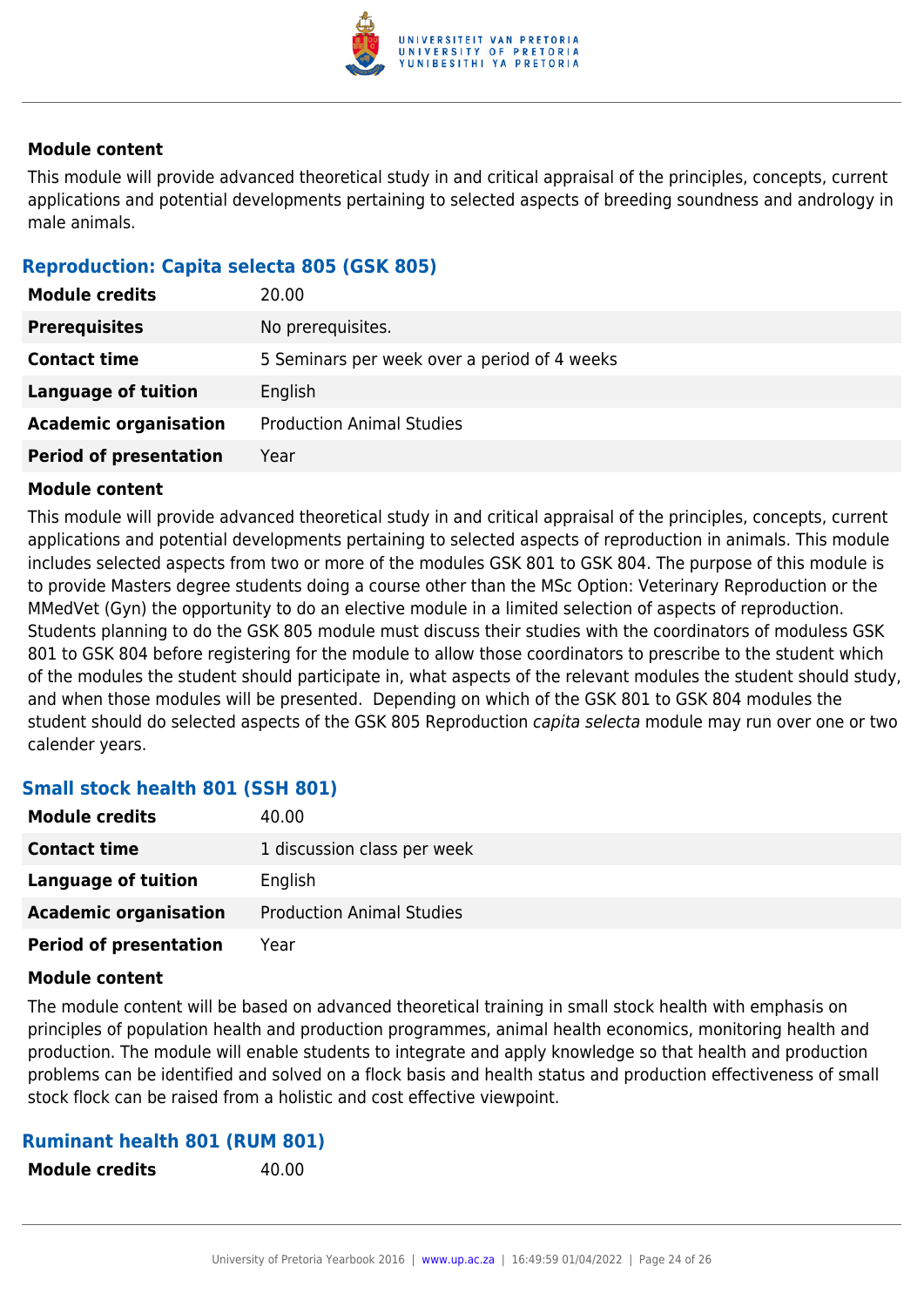

| <b>Prerequisites</b>          | A BVSc, a four year BSc in Agriculture (Animal Science), Microbiology, Zoology or<br>an equivalent degree |
|-------------------------------|-----------------------------------------------------------------------------------------------------------|
| <b>Contact time</b>           | 1 seminar per week, 1 discussion class per week                                                           |
| Language of tuition           | English                                                                                                   |
| <b>Academic organisation</b>  | <b>Production Animal Studies</b>                                                                          |
| <b>Period of presentation</b> | Year                                                                                                      |

Advanced theoretical training in ruminant health with emphasis on the pathophysiology, diagnosis, treatment and control of non-infectious diseases, specifically applicable to conditions of the gastro-intestinal tract, liver, production diseases, cardiovascular system, respiratory system, nervous system, musculo-skeletal system, skin and appendages.

### **Bovine herd health 801 (BHH 801)**

| <b>Module credits</b>         | 40.00                                                                                                     |
|-------------------------------|-----------------------------------------------------------------------------------------------------------|
| <b>Prerequisites</b>          | A BVSc, a four year BSc in Agriculture (Animal Science), Microbiology, Zoology or<br>an equivalent degree |
| Language of tuition           | English                                                                                                   |
| <b>Academic organisation</b>  | <b>Production Animal Studies</b>                                                                          |
| <b>Period of presentation</b> | Year                                                                                                      |

#### **Module content**

The primary aim of this module is to provide the candidate with the skills and competence to promote the health and production efficiency of cattle operations (dairy, beef and feedlots). The module will enable students to integrate and apply knowledge so that health and production can be monitored and problems can be identified and solved on a herd basis. The module content will be based on advanced theoretical training in bovine herd health with emphasis on principles of herd health and production programmes, animal health economics, monitoring dairy herd health and production (applied nutrition, fertility, udder health, foot health, general cow health, calves and replacement heifers), monitoring the health and performance of beef cow calf enterprises (resource base, forage and beef cow-calf stock flow, applied nutrition, fertility, young stock, integrated resource, health and management program), and beef feedlots

## **Poultry health and production 871 (PHP 871)**

| <b>Module credits</b>         | 32.00                            |
|-------------------------------|----------------------------------|
| <b>Prerequisites</b>          | No prerequisites.                |
| Language of tuition           | English                          |
| <b>Academic organisation</b>  | <b>Production Animal Studies</b> |
| <b>Period of presentation</b> | Year                             |